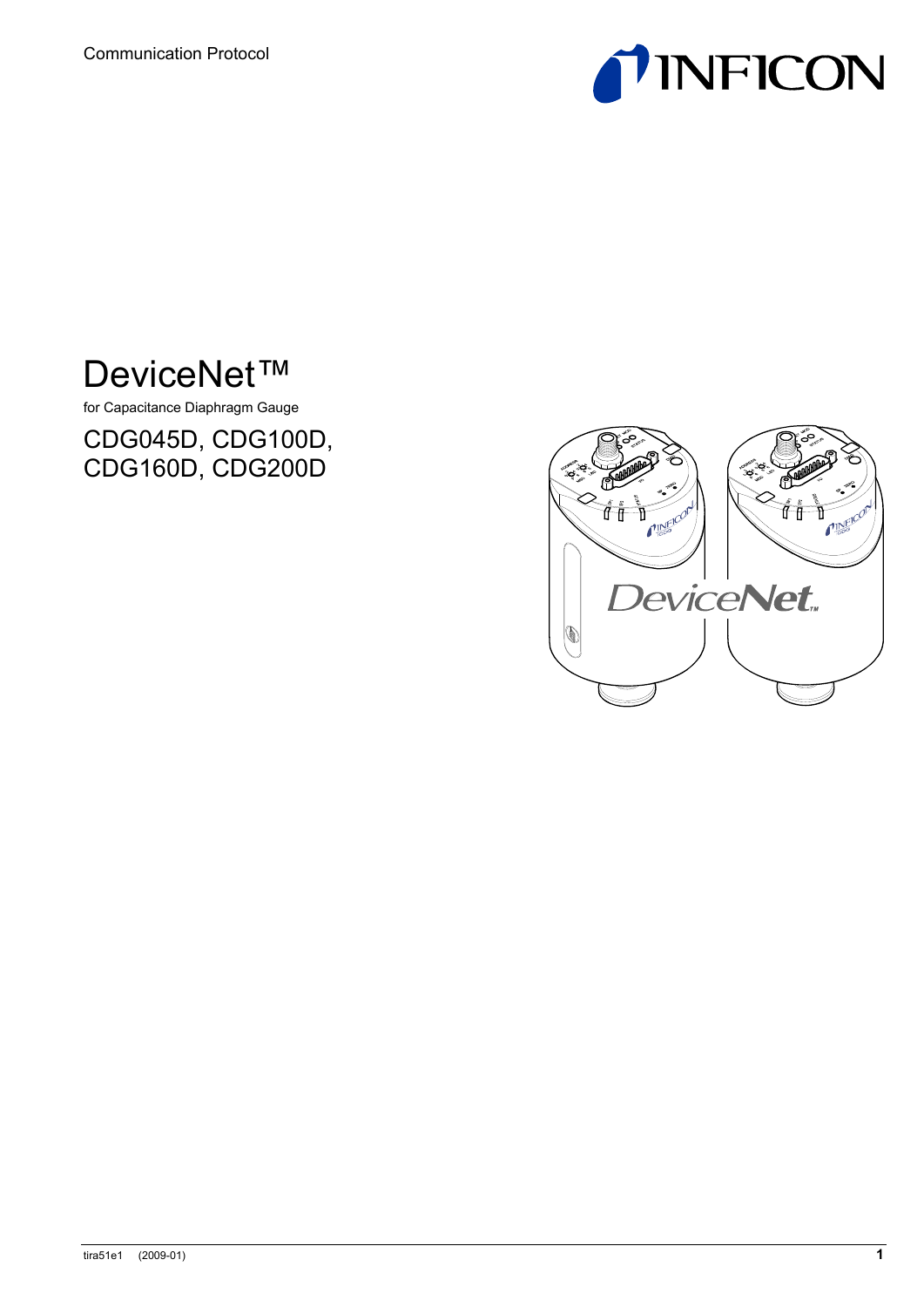

## **General Information**



#### **Caution** Ţ

Caution: data transmission errors

Any attempt to simultaneously operate the gauge via the RS232C Serial Interface and a Fieldbus interface (DeviceNet or Profibus) or the diagnostic port may result in incorrect data and data transmission errors.

Therefore, it is inadmissible to simultaneously operate the gauge via the RS232C Serial Interface and DeviceNet, Profibus, or the diagnostic port.

#### **Intended Use**

This Communication Protocol contains instructions for operating DeviceNet interfaces (slaves) together with a master.



This manual describes the functionality of DeviceNet for programming purposes. For more information  $\rightarrow \Box$  "DeviceNet Specifications" of the Open DeviceNet Vendor Association (ODVA).



For safety information, specifications and operation instructions of the vacuum gauges refer to the appropriate documents ( $\rightarrow \Box$  [1], [2], [3]).

### **DeviceNet–Interface**

The following description of the DeviceNet interface is compliant to the DeviceNet specification of the Open DeviceNet Vendor Association and to the  $\Box$  "Interface Guidelines for DeviceNet Devices On Semiconductor Manufacturing Tools".

This manual describes the functionality of a DeviceNet group 2 only slave and supports explicit messaging and the I/O connections change of state/cyclic and polling.

We reserve the right to make technical changes without prior notice.

#### **Product Identification**

In all communications with INFICON, please specify the information on the product nameplate. For convenient reference copy that information into the space provided below.

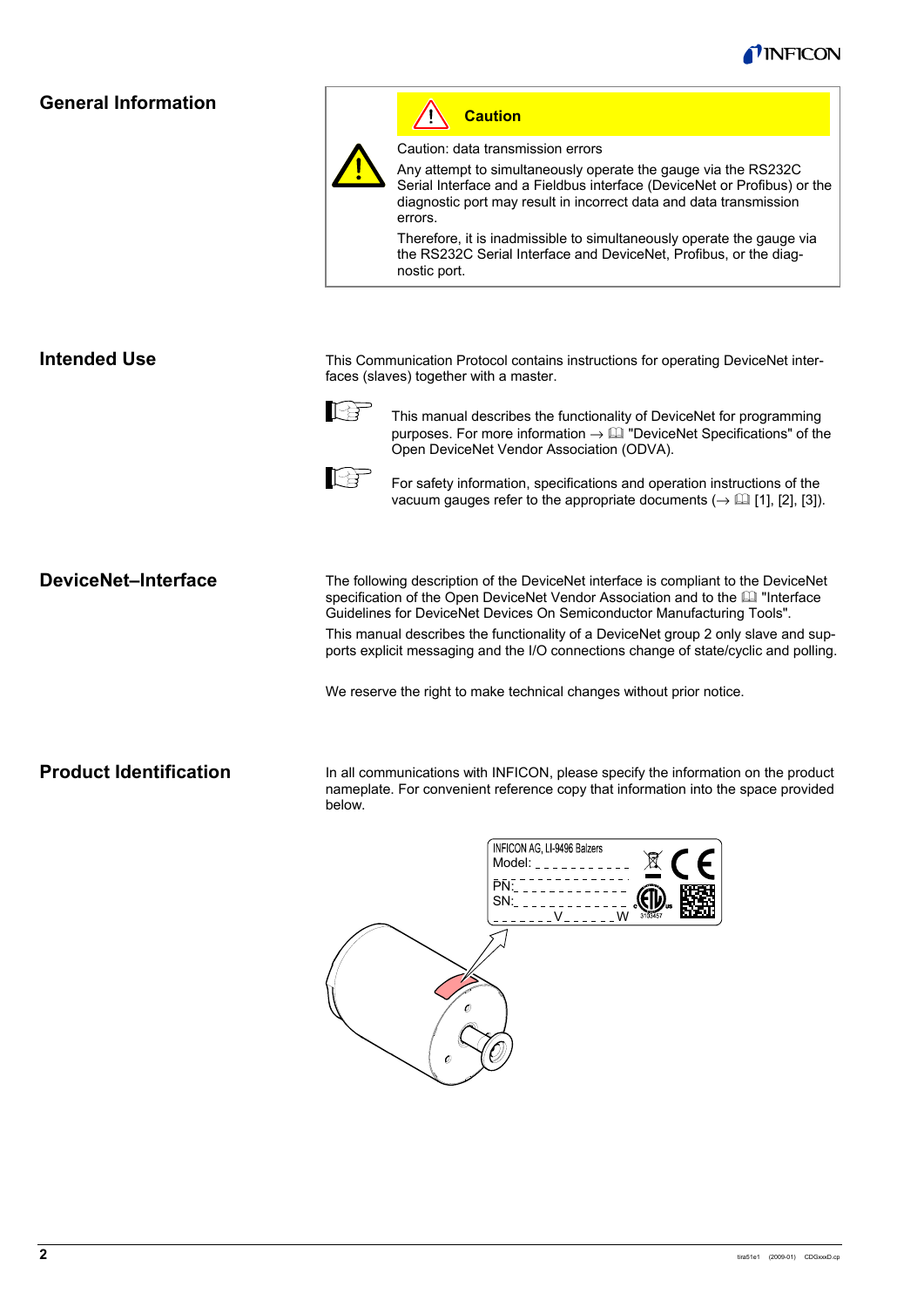

#### **Validity**

This document applies to products of the temperature controlled CDG045D, CDG100D, CDG160D and CDG200D series with DeviceNet interface.

Part numbers of standard products are indicated below. OEM products have other part numbers and different parameter settings (e.g. factory setting of setpoint) as defined in the corresponding ordering information.



The part number (PN) can be taken from the product nameplate.

If not indicated otherwise in the legends, the illustrations in this document correspond to CDG045D gauges with the DN 16 ISO-KF vacuum connection. They apply to other vacuum connections and to the other gauges by analogy.

We reserve the right to make technical changes without prior notice.

**Trademark** 

DeviceNet™ Open DeviceNet Vendor Association Inc.

**Patents** 

EP 1070239, 1040333 US Patents 6528008, 6591687, 7107855, 7140085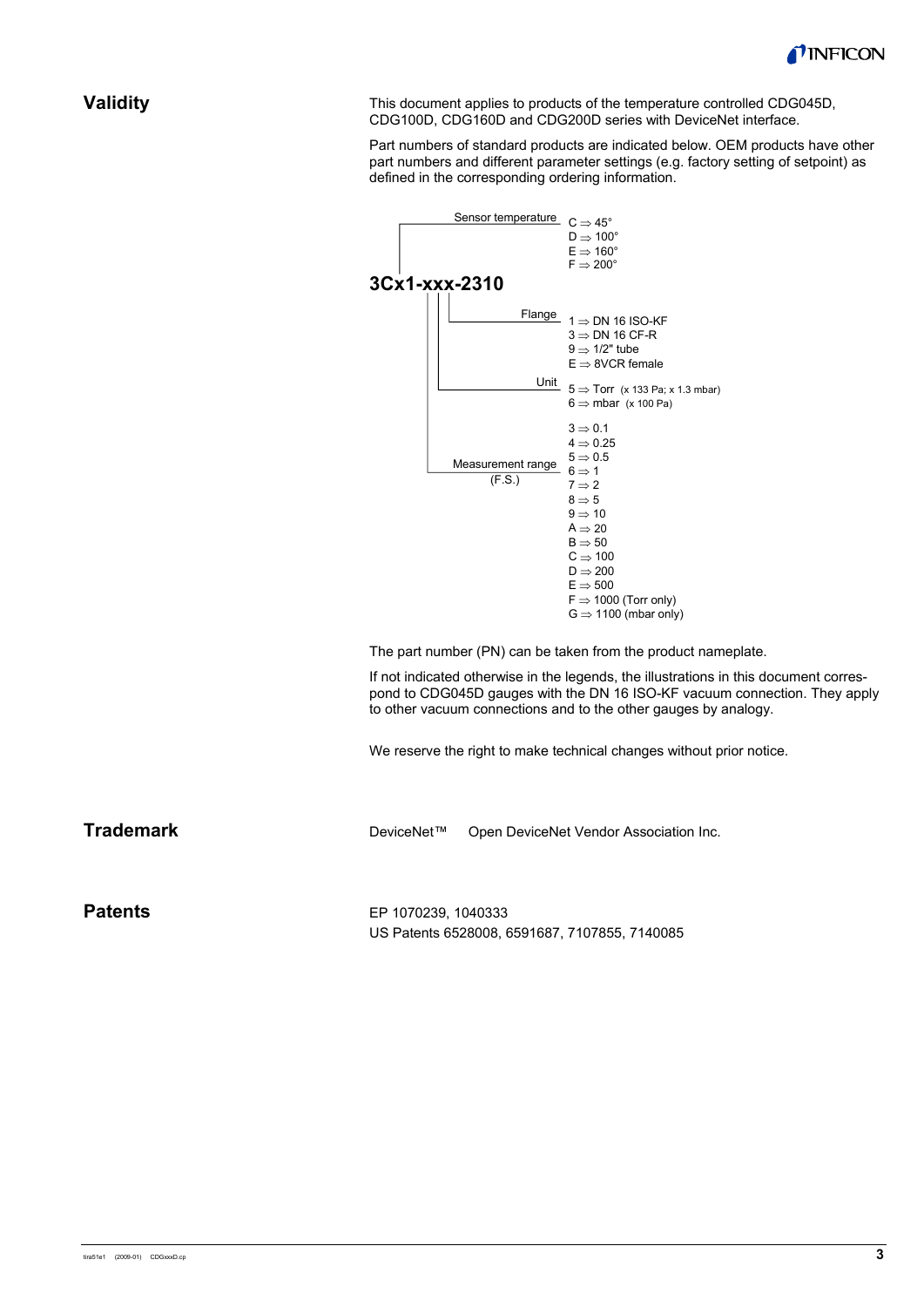## **Contents**

| General Information                                                                           | 2<br>2         |
|-----------------------------------------------------------------------------------------------|----------------|
| Intended Use                                                                                  | $\overline{c}$ |
| DeviceNet-Interface<br><b>Product Identification</b>                                          | $\overline{c}$ |
| Validity                                                                                      |                |
| Trademark                                                                                     | 3<br>3         |
| Patents                                                                                       | 3              |
| <b>Contents</b>                                                                               |                |
|                                                                                               | 4              |
| 1 Technical Data                                                                              | 5              |
| 2 Interface Connection                                                                        | 7              |
| 3 Operation                                                                                   | 8              |
| 3.1 Introduction                                                                              | 8              |
| 3.2 Front View                                                                                | 8              |
| 3.3 Indicators and Switches                                                                   | 9              |
| 3.3.1 Module Status LED                                                                       | 9              |
| 3.3.2 Network Status LED                                                                      | 9              |
| 3.3.3 Node Address Switch<br>3.3.4 Data Rate Switch                                           | 9<br>10        |
| 3.4 Abbreviations                                                                             | 10             |
|                                                                                               |                |
| 4 Object Structure                                                                            | 11             |
| 4.1 Connection Object<br>4.1.1 Vendor-Specific Object Extension on Instance 2 Poll Connection | 11<br>11       |
| 4.2 Identity Object                                                                           | 12             |
| 4.2.1 Class Attributes                                                                        | 12             |
| 4.2.2 Instance Attributes                                                                     | 12             |
| 4.3 S-Device Supervisor Object                                                                | 13             |
| 4.3.1 Class Attributes                                                                        | 13             |
| 4.3.2 Instance Attributes                                                                     | 13             |
| 4.3.3<br>Semantics                                                                            | 14             |
| 4.3.4 S-Device Supervisor Object States                                                       | 17             |
| 4.3.5 S-Device Supervisor Common Services                                                     | 17             |
| 4.3.6 S-Device Supervisor Object Specific Services<br>4.4 S-Analog Sensor Object              | 18<br>19       |
| 4.4.1 Class Attributes                                                                        | 19             |
| 4.4.2 Semantics                                                                               | 19             |
| 4.4.3 Instance Attributes                                                                     | 19             |
| 4.5 Trip Point Object                                                                         | 27             |
| 4.5.1 Class Attributes                                                                        | 27             |
| 4.5.2 Instance Attributes of Trip Point Objects Instance 1 & 2                                | 27             |
| 4.5.3<br>Semantics                                                                            | 28             |
| 4.5.4 Common Services                                                                         | 28             |
| 4.6 Discrete Output Point Object                                                              | 29             |
| 4.6.1 Class Attributes<br>4.6.2 Instance Attributes of Instance 1 & 2                         | 29<br>29       |
| 4.6.3 Common Services                                                                         | 29             |
|                                                                                               |                |
| 5 I/O Assembly Object                                                                         | 30             |
| 5.1 I/O Assembly Object Instance Data Attribute Format                                        | 30             |
| <b>Appendix</b>                                                                               | 31             |
| Conversion of a Floating Number According to IEEE 754<br>А:                                   | 31             |
| В:<br>Typical Start-Up Procedure                                                              | 32             |
| C:<br>Literature                                                                              | 35             |

For cross-references to other documents, the symbol  $(\rightarrow \Box\Box$  [XY]) is used.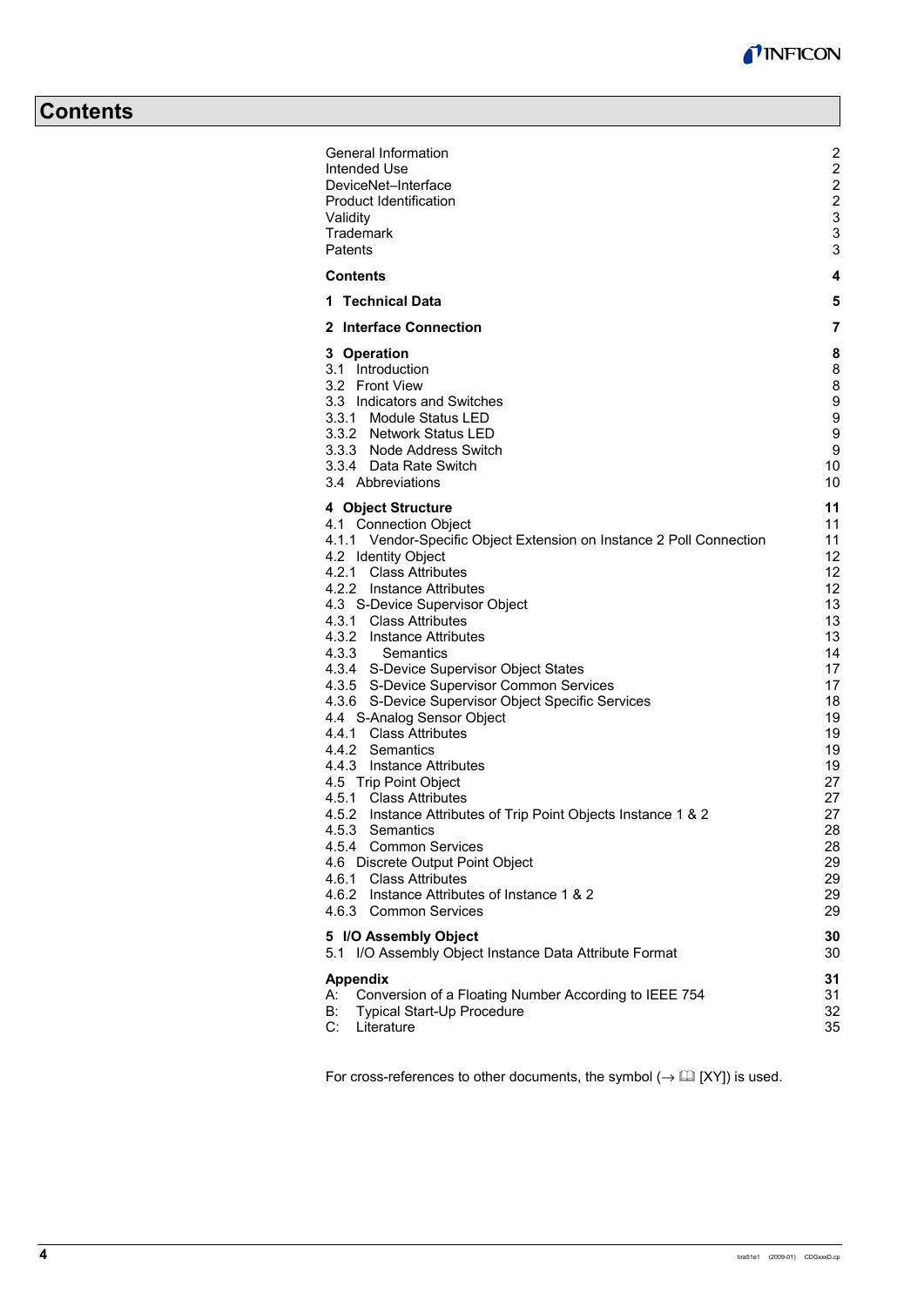| 1<br><b>Technical Data</b> |                                                                                                                                               |                                                                                                                                                                                  |
|----------------------------|-----------------------------------------------------------------------------------------------------------------------------------------------|----------------------------------------------------------------------------------------------------------------------------------------------------------------------------------|
|                            | 长<br>Further technical data $\rightarrow$ [1], [2], [3].                                                                                      |                                                                                                                                                                                  |
| Supply voltage             | <b>CDG045D</b><br>Supply voltage at the DeviceNet con-<br>nector<br>Power consumption<br>while being heated<br>at operating temperature       | 24 V nominal (11  25 V)<br>$≤12 W$<br>≤10 W                                                                                                                                      |
|                            | CDG100D, CDG160D, CDG200D<br>隐<br>supply.                                                                                                     | The temperature controlled CDG100D, CDG160D and CDG200D<br>gauges with DeviceNet interface require an additional, separate power                                                 |
|                            | Supply voltage for gauge at D-sub<br>connector<br>Supply voltage for DeviceNet trans-<br>ceiver at micro style connector<br>Power consumption | $\rightarrow \Box$ [2], [3]<br>24 V nominal (11  25 V)<br>$<$ 2 W                                                                                                                |
| DeviceNet interface        | Fieldbus name<br>Standard applied<br>Communication protocol, data format<br>Interface, physical                                               | <b>DeviceNet</b><br>$\rightarrow \Box$ [5]<br>$\rightarrow$ [2] [5]<br>CAN bus                                                                                                   |
|                            | Data rate (adjustable via "RATE"<br>switch)<br>Node address (MAC ID)                                                                          | 125 kBaud<br>250 kBaud<br>500 kBaud (default)<br>"P" (125 kBaud, 250 kBaud, 500 kBaud<br>programmable via DeviceNet<br>$0 \ldots 63_{\text{dec}}$ (default = $63_{\text{dec}}$ ) |
|                            | (Adjustable via "ADDRESS", "MSD",<br>"LSD" switches)<br>DeviceNet connector<br>Cable                                                          | "P" (0  63 programmable via<br>DeviceNet)<br>Micro style, 5 pins, male<br>Shielded, special DeviceNet cable,<br>5 conductors                                                     |
|                            | Cable length, system wiring                                                                                                                   | $(\rightarrow \Box$ 7 and $\Box$ [4])<br>according to DeviceNet specifications<br>$(\rightarrow \Box \Box$ [4], [5])                                                             |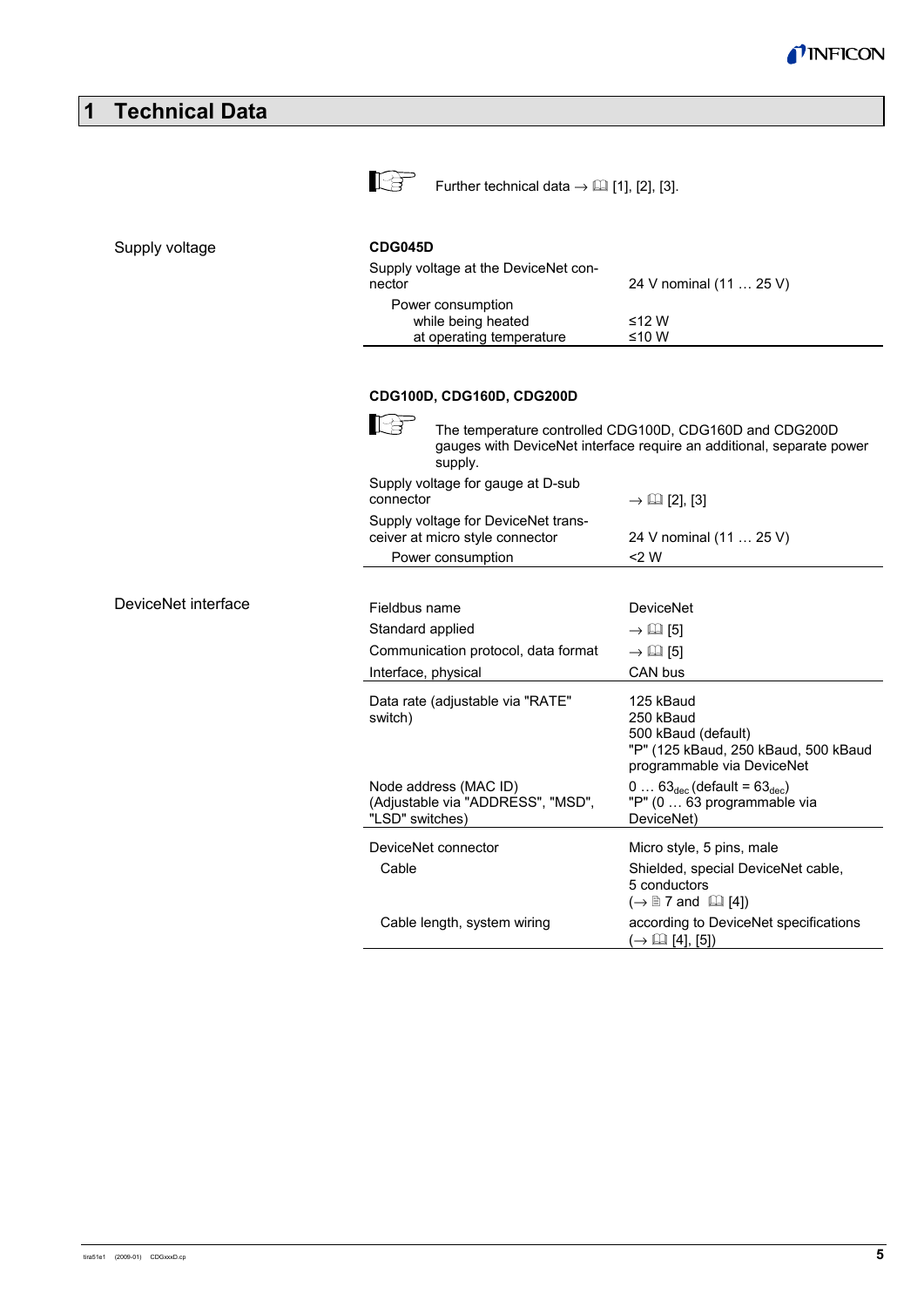Dimensions [mm]

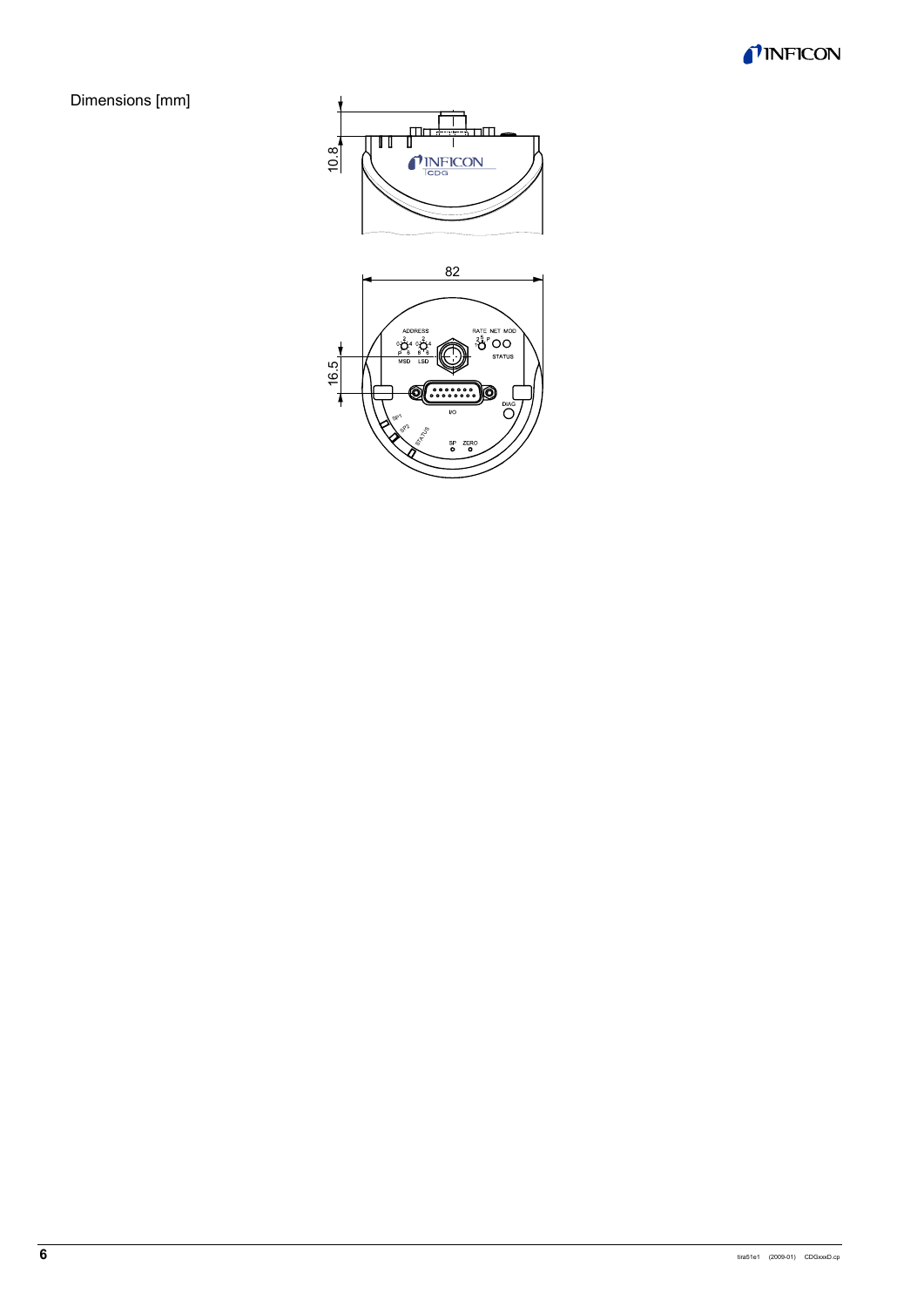

## **2 Interface Connection**

| Making a DeviceNet interface<br>cable | For operating the temperature controlled CDGxxxD gauge via DeviceNet, an<br>interface cable conforming to the DeviceNet standard is required.<br>If no such cable is available, make one according to the following indications.                                                                                                                                                                                                                                                                                                  |  |  |  |
|---------------------------------------|-----------------------------------------------------------------------------------------------------------------------------------------------------------------------------------------------------------------------------------------------------------------------------------------------------------------------------------------------------------------------------------------------------------------------------------------------------------------------------------------------------------------------------------|--|--|--|
| Cable type                            | A shielded special 5 conductor cable conforming to the DeviceNet standard has to<br>be used $(\rightarrow \Box$ [4] and [5]).                                                                                                                                                                                                                                                                                                                                                                                                     |  |  |  |
| Procedure                             | O<br>Make the DeviceNet interface cable according to the following indications:                                                                                                                                                                                                                                                                                                                                                                                                                                                   |  |  |  |
|                                       | Micro style, 5 pins,<br>(DeviceNet)<br>2<br>4<br>female, soldering side                                                                                                                                                                                                                                                                                                                                                                                                                                                           |  |  |  |
|                                       | Drain<br>Pin 1<br>Pin 2 Supply<br>+24 VDC<br>Pin 3 Supply common GND<br>Pin 4 CAN H<br>Pin 5 CAN_L                                                                                                                                                                                                                                                                                                                                                                                                                                |  |  |  |
|                                       | Pin assignment of the D-Sub 15-pins sensor connector according to the<br>respective operating manual ( $\rightarrow \Box$ [1], [2], [3]).                                                                                                                                                                                                                                                                                                                                                                                         |  |  |  |
|                                       | 2<br>Plug the DeviceNet (and sensor) cable connector into the gauge.                                                                                                                                                                                                                                                                                                                                                                                                                                                              |  |  |  |
|                                       | DeviceNet cable<br>Sensor cable<br>₿                                                                                                                                                                                                                                                                                                                                                                                                                                                                                              |  |  |  |
|                                       | $\mathcal{P}^{\circ}$<br>$\circ^{\circ}$<br><b>SIROS</b><br>O<br>abblishbe<br>ACCES RE<br>$\begin{picture}(120,110) \put(0,0){\vector(1,0){10}} \put(15,0){\vector(1,0){10}} \put(15,0){\vector(1,0){10}} \put(15,0){\vector(1,0){10}} \put(15,0){\vector(1,0){10}} \put(15,0){\vector(1,0){10}} \put(15,0){\vector(1,0){10}} \put(15,0){\vector(1,0){10}} \put(15,0){\vector(1,0){10}} \put(15,0){\vector(1,0){10}} \put(15,0){\vector(1,0){10}} \put(15,0){\vector$<br>$\mathcal{S}^{\circ}_{\bullet}$<br>ిం<br><b>PINEICOL</b> |  |  |  |



**e** Lock the DeviceNet (and sensor) cable connector.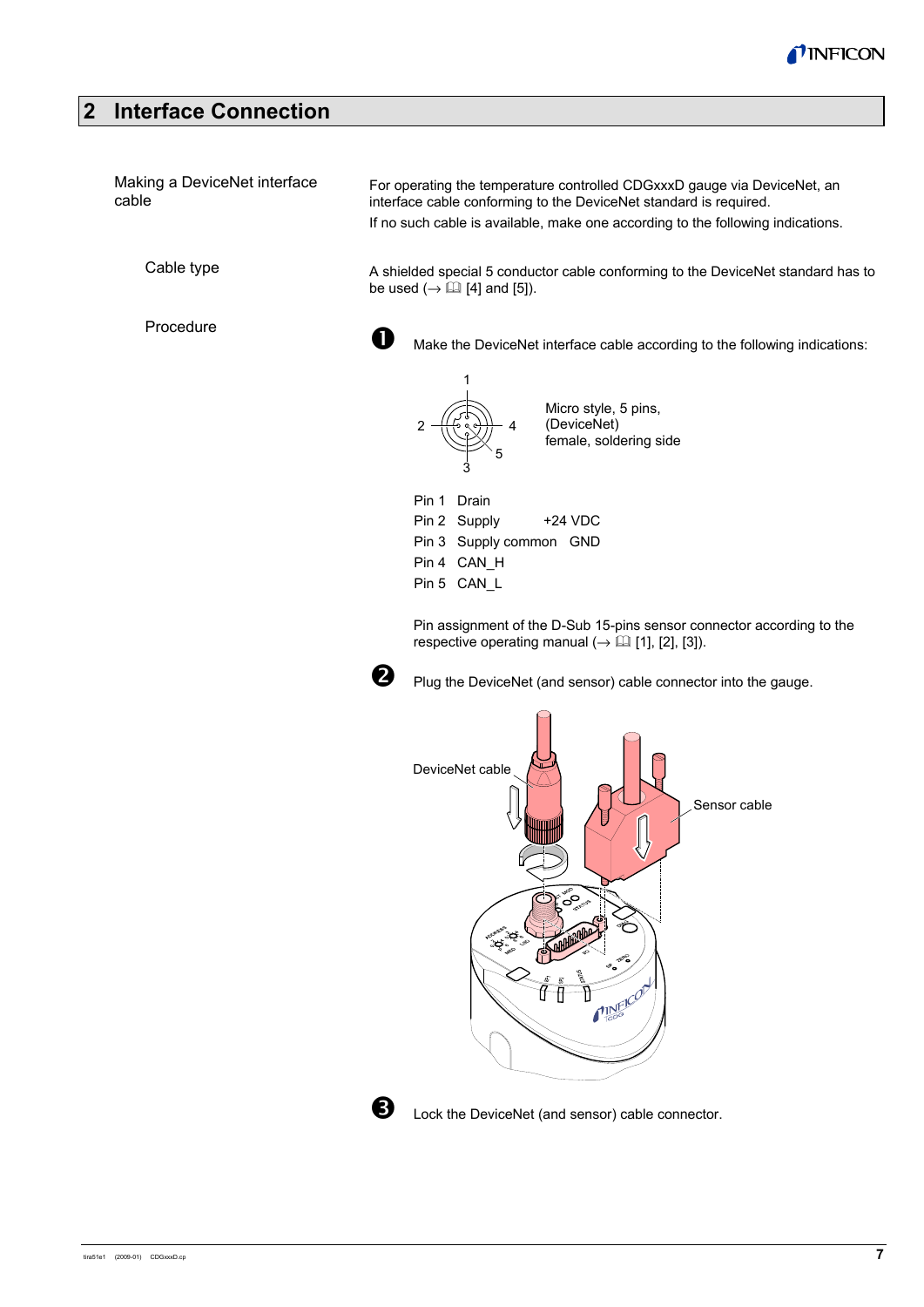

## **3 Operation**

#### **3.1 Introduction**

Via the DeviceNet interface, the following and further data are exchanged in the standardized DeviceNet protocol:

- Pressure reading
- Pressure unit (Torr, mbar, Pa)
- Zero adjustment
- Status and error messages
- Status of the switching functions



## **3.2 Front View**



| Position                                                                               | Function                     |  |  |  |
|----------------------------------------------------------------------------------------|------------------------------|--|--|--|
|                                                                                        | Address Switch × 10, decimal |  |  |  |
| 2                                                                                      | Address Switch × 1, decimal  |  |  |  |
| 3                                                                                      | DeviceNet connector          |  |  |  |
| 4                                                                                      | Data Rate Switch             |  |  |  |
| 5<br><b>Network Status LED</b>                                                         |                              |  |  |  |
| 6                                                                                      | Module Status LED            |  |  |  |
| "Sensor cable" connector<br>7<br>(Power, analog I/O, RS232C I/O<br>and Relay contacts) |                              |  |  |  |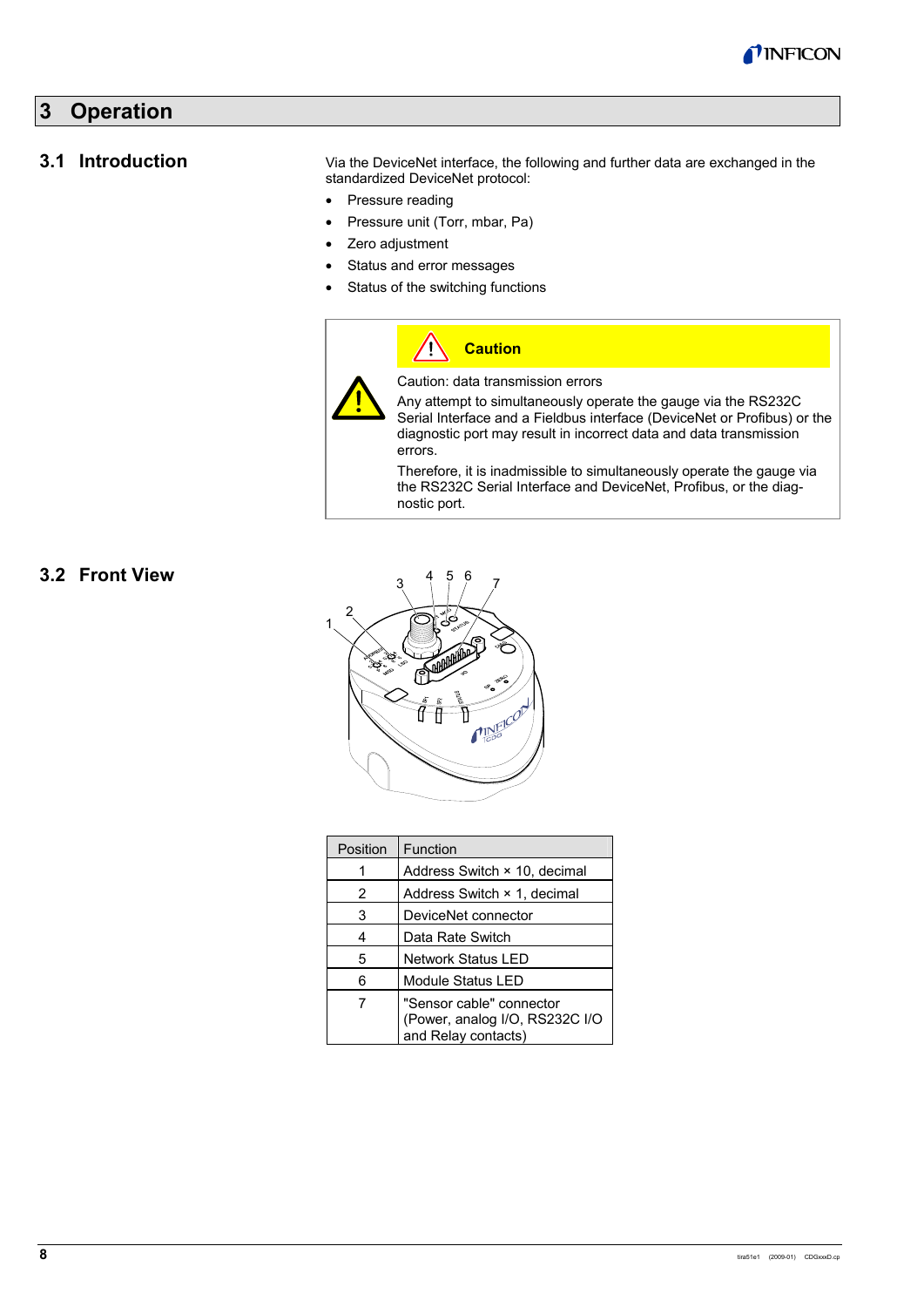

## **3.3 Indicators and Switches**

#### **3.3.1 Module Status LED**

|   | NET MOD |
|---|---------|
| Ω | C       |
|   | STATUS  |

| Device State                              | <b>LED State</b> | Description                                                                     |  |
|-------------------------------------------|------------------|---------------------------------------------------------------------------------|--|
| Power Off                                 | Dark             | No power applied to device                                                      |  |
| Device Self-Test<br>Flashing<br>green/red |                  | Device is in self-test                                                          |  |
| Device Operational                        | Green            | Device is operating normally.                                                   |  |
| Unrecoverable Fault                       | Red              | Device has detected an unrecoverable fault                                      |  |
| Flashing red<br>Recoverable Fault         |                  | Device has detected a recoverable fault,<br>e.g. missing DeviceNet power supply |  |

#### **3.3.2 Network Status LED**

NET MOD  $\overline{O}$ **STATUS** 

The network status LED indicates the status of the DeviceNet communication link.

| State                        | <b>LED</b> state  | To indicate                                                                                                                                                              |  |  |
|------------------------------|-------------------|--------------------------------------------------------------------------------------------------------------------------------------------------------------------------|--|--|
| Not Powered/not online       | Dark              | Device is not online.                                                                                                                                                    |  |  |
|                              |                   | The device has not completed the<br>Duplicate MAC ID test yet.                                                                                                           |  |  |
|                              |                   | The device may not be powered,<br>$\bullet$<br>look at Module Status LED.                                                                                                |  |  |
| Online, not connected        | Flashing<br>green | Device is online but has no connections<br>in the established state.                                                                                                     |  |  |
|                              |                   | The device has passed the<br>Dup MAC ID test, is online, but<br>has no established connections to<br>other nodes.                                                        |  |  |
|                              |                   | The device is not allocated to a<br>master.                                                                                                                              |  |  |
| Link OK online, connected    | Green             | The device is online and has connec-<br>tions in the established state.                                                                                                  |  |  |
|                              |                   | The device is allocated to a master.                                                                                                                                     |  |  |
| Connection time out          | Flashing<br>red   | One or more I/O Connections are in the<br>timed out state.                                                                                                               |  |  |
| Critical link failure<br>Red |                   | Failed communication device. The<br>device has detected an error that has<br>rendered it incapable of communicating<br>on the network (Duplicate MAC ID, or<br>Bus-off). |  |  |

## **3.3.3 Node Address Switch**



During device initialization, the node address switches are read by the device firmware. If the switches specify a valid DeviceNet MAC ID, i.e. a value from 0 ... 63, this value is used as the device MAC ID. If the specified MAC ID differs from the value stored in the device's non-volatile RAM (NVRAM), the new MAC ID will be saved in NVRAM. If the switches specify an invalid DeviceNet MAC ID, i.e. a value greater than 63, the current value stored in the device's NVRAM is used as the device MAC ID.



Example: Value of the DeviceNet MAC ID = 63: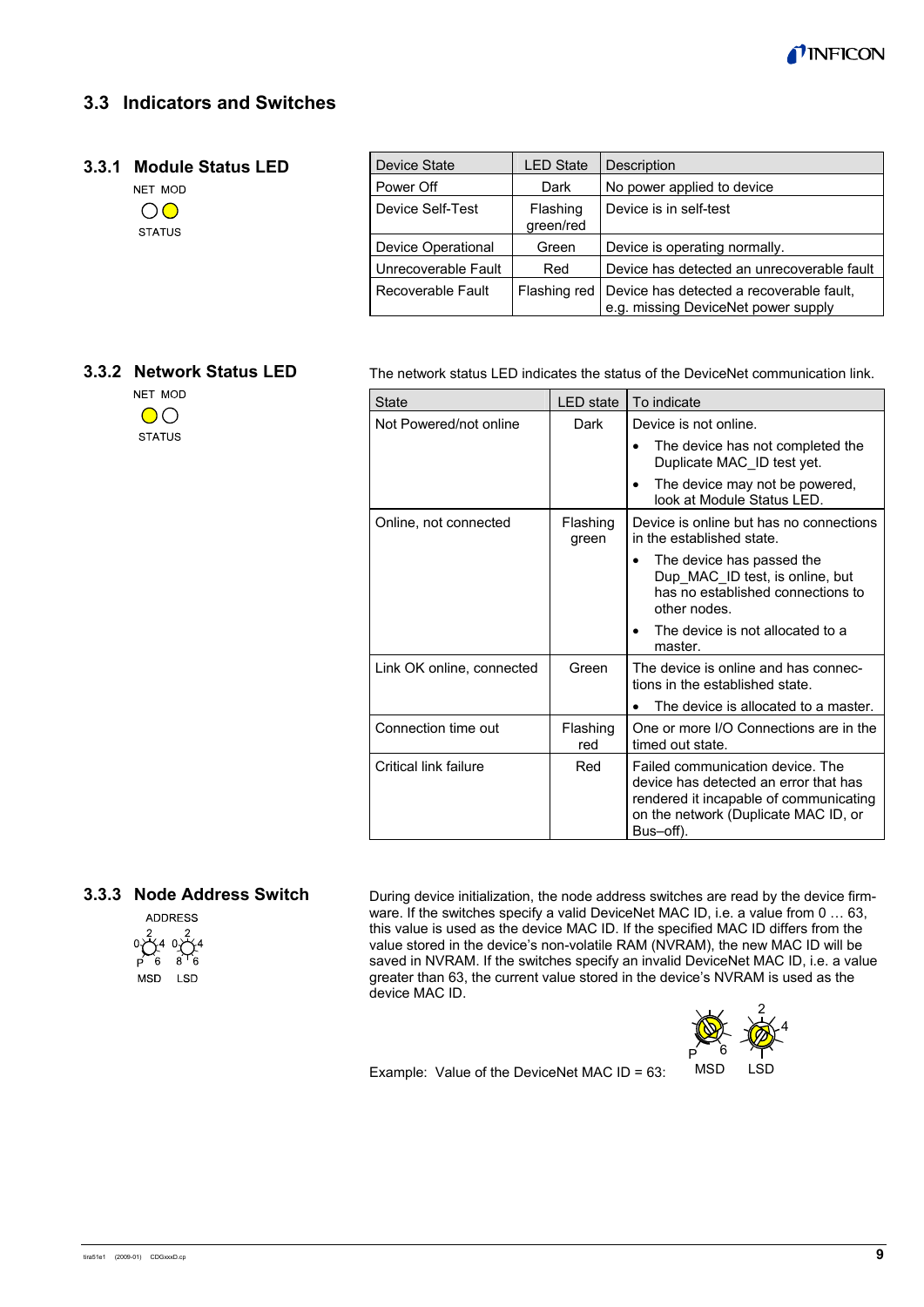

#### **3.3.4 Data Rate Switch**



A single, rotary switch is provided for configuring the data rate of the device. The switch has three valid positions for the DeviceNet data rates, 125, 250, and 500 kBaud, where:

|  | 1 ≙ 125 kBaud |
|--|---------------|
|  | 2 ≙ 250 kBaud |
|  | 5 ≙ 500 kBaud |

Example: Data rate = 250 kBaud:



All remaining switch positions specify software selection of the data rate.

## **3.4 Abbreviations**

| Abbr.           | Meaning                                                         |  |  |  |  |  |
|-----------------|-----------------------------------------------------------------|--|--|--|--|--|
| <b>NV</b>       | Nonvolatile; attribute value is maintained through power cycles |  |  |  |  |  |
| v               | Volatile                                                        |  |  |  |  |  |
| <b>USINT</b>    | Unsigned short integer value (Range 0  255)                     |  |  |  |  |  |
| <b>INT</b>      | (Range -32767  32768)<br>Integer value                          |  |  |  |  |  |
| <b>UINT</b>     | Unsigned integer value<br>(Range 0  65635)                      |  |  |  |  |  |
| <b>UDINT</b>    | Unsigned double integer value<br>(Range 0  4'294'967'295)       |  |  |  |  |  |
| <b>FLOAT</b>    | (Range according to IEEE 754)<br>Floating point value           |  |  |  |  |  |
| XX <sub>h</sub> | Hexadecimal number<br>(Radix = 16)                              |  |  |  |  |  |
| $XX_d$          | Decimal number<br>(Radix = 10)                                  |  |  |  |  |  |
| XX <sub>b</sub> | Binary number<br>(Radix = 2)                                    |  |  |  |  |  |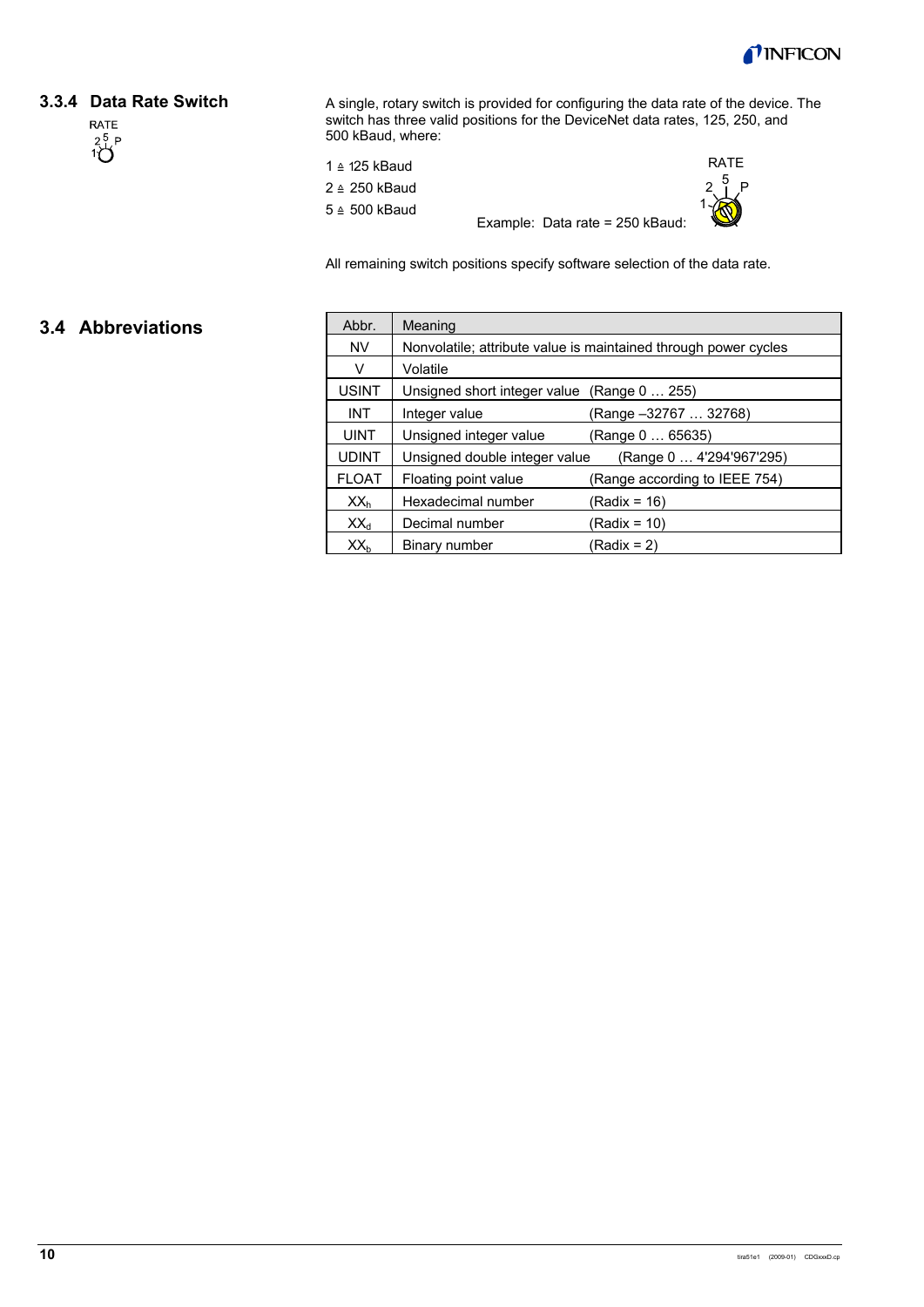

## **4 Object Structure**

#### **4.1 Connection Object**

#### **Class Code 05h = 05d**

The connection class allocates and manages the internal resources associated with both I/O and explicit messaging connections. The specific instance generated by the connection class is referred to as a connection instance or a connection object.

The following Instances of the connection object are supported:

- Instance 1: Explicit messaging
- Instance 2: I/O polling
- Instance 4: I/O change of state/cyclic I/O connection

Please refer to the DeviceNet specification for further information.

## **4.1.1 Vendor-Specific Object Extension on Instance 2 Poll Connection**

For the selection of the active input assembly the following vendor specific attribute can be used.

Vendor specific extension:

| Attribute I<br>ID | Access I NV/I Name<br>rule | v |                                                      | Data type    | DeviceNet   Description of attribute                                                                                                                         | <b>Semantics</b> |
|-------------------|----------------------------|---|------------------------------------------------------|--------------|--------------------------------------------------------------------------------------------------------------------------------------------------------------|------------------|
| 100               |                            |   | Get/Set   NV   Poll produce<br>assembly<br>linstance | <b>USINT</b> | Contains the instance num- $\vert$ 1, 2 (default), 3, 4, 5, 6,<br>ber of the assembly used by $ 8, 9, 10, 11, 12, 13, 14$<br>Ithis connection to send data I |                  |

This vendor-specific attribute facilitates the configuration of the data assembly, the temperature controlled CDGxxxD will send to the DeviceNet master as poll response. It offers the possibility to select a (predefined) data assembly via a configuration tool + EDS file ( $\rightarrow \Box$  [6]). Attribute 100 allows the user to configure the poll IO data assembly via EDS even if the poll connection of the temperature controlled CDGxxxD is in the established state. The assembly number is stored non volatile. Modifications of the poll produce assembly instance will take effect **only** after a reset of the temperature controlled CDGxxxD.

Thus, definition of the temperature controlled CDGxxxD data assembly can be done in various ways:

1) Standard method (without using attribute 100):

The DeviceNet master configures the "Produced Connection Path" attribute of the poll connection (connection instance 2) when establishing communication to the temperature controlled CDGxxxD. This requires a master to support expanded explicit messaging capabilities.

2) Directly setting attribute 100 e.g. by a configuration tool (e.g. RS networks) + device reset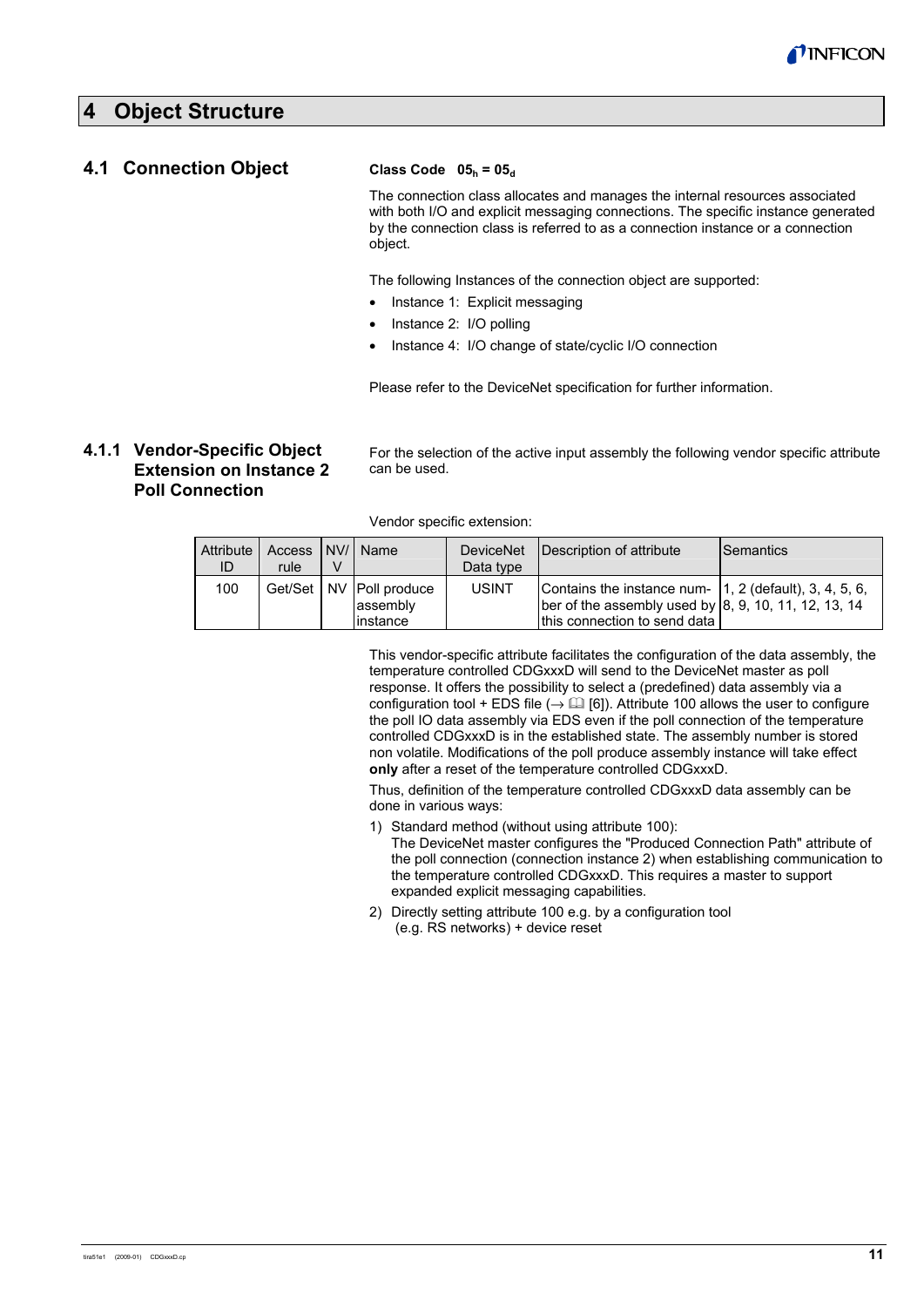

## **4.2 Identity Object**

Class Code 01<sub>h</sub> = 01<sub>d</sub>

## **4.2.1 Class Attributes**

This object provides identification of and general information about the device.

| Attribute ID<br>Access rule<br>Name |     | DeviceNet  <br>data type | Description of attribute | Semantics of values                                                                                         |                                                                                                                                                                                      |
|-------------------------------------|-----|--------------------------|--------------------------|-------------------------------------------------------------------------------------------------------------|--------------------------------------------------------------------------------------------------------------------------------------------------------------------------------------|
|                                     | Get | <b>Revision</b>          | <b>UINT</b>              | Revision of this object.<br>Note: All class definitions are<br>required to include this class<br>attribute. | The current value assigned to this<br>attribute is one (01). If updates that<br>require an increase in this value are<br>made, then the value of this attribute<br>increases by one. |
|                                     | Get | Max instance             | UINT                     | Maximum instance number of<br>an object currently created in<br>this class level of the device.             | The largest Instance number of a<br>created object at this class hierarchy<br>level.                                                                                                 |

## **4.2.2 Instance Attributes**

| Attribute ID | Access rule | V         | NV/   Name    | DeviceNet data type | Description of attribute                                         |
|--------------|-------------|-----------|---------------|---------------------|------------------------------------------------------------------|
|              | Get         | <b>NV</b> | Vendor ID     | <b>UINT</b>         | Manufacturer identification<br>Value: 633 (INFICON AG) (default) |
| 2            | Get         | NV        | Device type   | <b>UINT</b>         | $1C_h$ = Vacuum pressure gauge                                   |
| 3            | Get         | NV        | Product code  | <b>UINT</b>         | 14 (default)                                                     |
| 4            | Get         | NV        | Revision      | <b>STRUCT</b>       |                                                                  |
| 5            | Get         | <b>NV</b> | <b>Status</b> | <b>WORD</b>         |                                                                  |
| 6            | Get         | NV        | Serial number | <b>UDINT</b>        |                                                                  |
|              | Get         | NV        | Product name  | <b>SHORT STRING</b> | CDG045D, CDG100D, CDG160D,<br>CDG200D                            |

The products with different product names only differ in the temperature at which the sensor element is heated up. Different fullscale values of the gauges exist within the same product name. The product code is always 14.

Services

| Service Code  | ∣Name                | Description                                            |
|---------------|----------------------|--------------------------------------------------------|
| $5(05_h)$     | Reset                | $0 =$ last installation,<br>$1 -$ default installation |
| 14 ( $0E_h$ ) | Get Attribute Single |                                                        |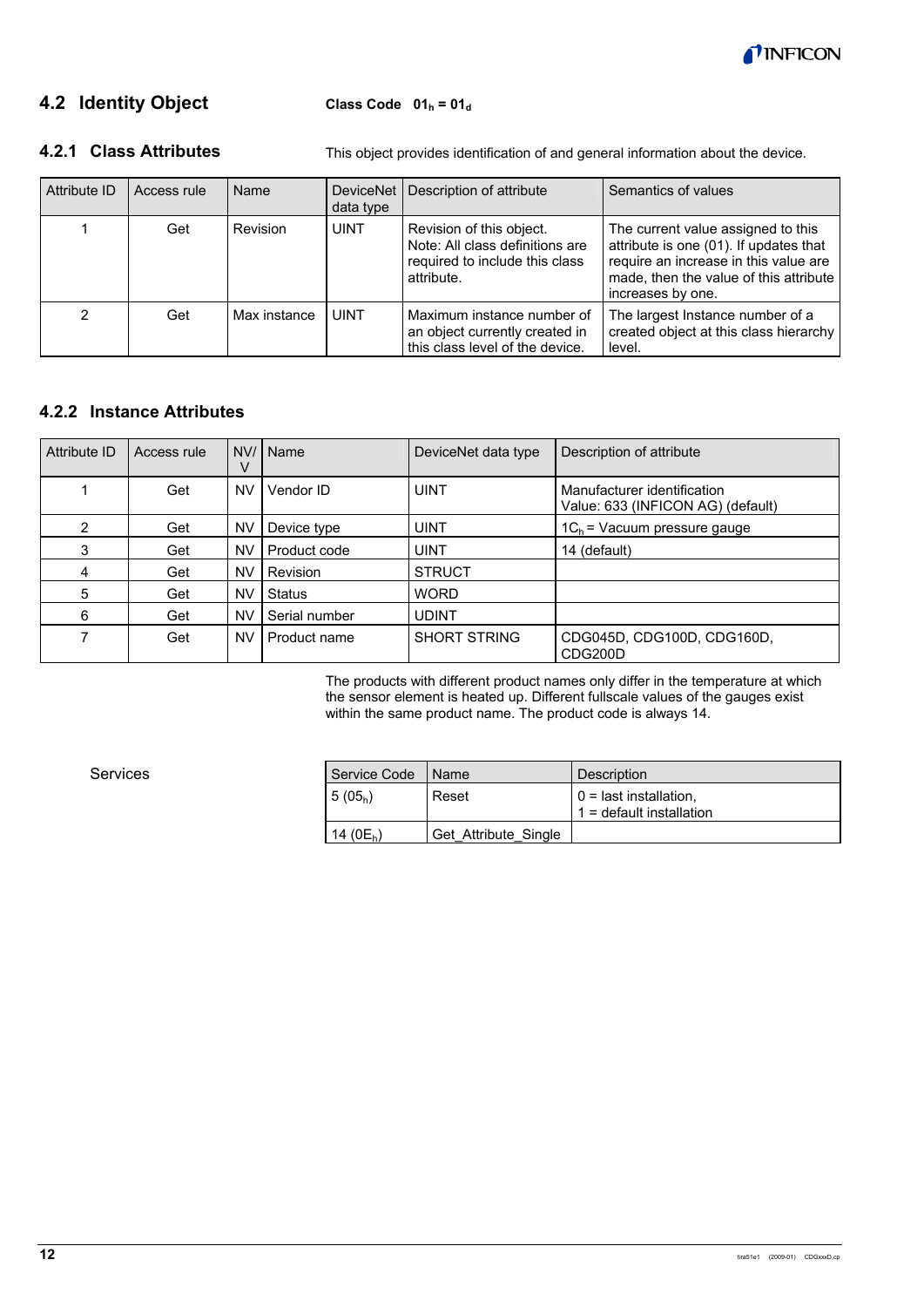

#### **Class Code**  $30_h = 48_d$ **4.3 S-Device Supervisor Object**

## **4.3.1 Class Attributes**

| Attribute ID | Access<br>rule | Name            | <b>DeviceNet</b><br>data type | Description of attribute                                                                        | Semantics of values                                                                                                                                                                    |
|--------------|----------------|-----------------|-------------------------------|-------------------------------------------------------------------------------------------------|----------------------------------------------------------------------------------------------------------------------------------------------------------------------------------------|
|              | Get            | Revision        | <b>UINT</b>                   | Revision of this object                                                                         | The current value assigned to this at-<br>tribute is one (01). If updates that require<br>an increase in this value are made, then<br>the value of this attribute increases by<br>one. |
| 2            | Get            | Max<br>instance | <b>UINT</b>                   | Maximum instance number of an<br>object currently created in this<br>class level of the device. | The largest Instance number of a cre-<br>ated object at this class hierarchy level.                                                                                                    |

## **4.3.2 Instance Attributes**

| <b>Attribute ID</b> | Access rule | NVI<br>V  | Name                                    | DeviceNet data type | Description of attribute                                                                                                  |
|---------------------|-------------|-----------|-----------------------------------------|---------------------|---------------------------------------------------------------------------------------------------------------------------|
| 3                   | Get         | <b>NV</b> | Devicetype                              | <b>SHORT STRING</b> | ASCII Text, "VG" (vacuum gauge)                                                                                           |
| 4                   | Get         | <b>NV</b> | SEMI standard<br>revision level         | <b>SHORT STRING</b> | Specifies the revision level of the SEMI<br>S/A network standard to which the device<br>complies (for example "E54-0997") |
| 5                   | Get         | <b>NV</b> | Manufacturer's name                     | <b>SHORT STRING</b> | "INFICON AG" (default)                                                                                                    |
| 6                   | Get         | <b>NV</b> | Manufacturer's model<br>number          | <b>SHORT STRING</b> | ASCII text, manufacturer specified                                                                                        |
| $\overline{7}$      | Get         | <b>NV</b> | Software revision level                 | <b>SHORT STRING</b> | ASCII text, for example "010000"                                                                                          |
| 8                   | Get         | <b>NV</b> | Hardware revision<br>level              | <b>SHORT STRING</b> | ASCII text, for example "010000"                                                                                          |
| 9                   | Get         | <b>NV</b> | Manufacturer's serial<br>number         | <b>SHORT STRING</b> | <b>ASCII text</b>                                                                                                         |
| 10                  | Get         | <b>NV</b> | Device configuration                    | <b>SHORT STRING</b> | Depending on device:<br>1000 Torr, 100 C<br>Examples:<br>0.1 Torr, 200 C                                                  |
| 11                  | Get         | V         | Device status                           | <b>USINT</b>        | $\rightarrow$ "Semantics" section below.                                                                                  |
| 12                  | Get         | $\vee$    | <b>Exception status</b>                 | <b>BYTE</b>         | $\rightarrow$ "Semantics" section below.                                                                                  |
| 13                  | Get         | $\vee$    | <b>Exception detail</b><br>alarm        | STRUCT of:          | A structure of three structures containing<br>a bit mapped representation of the alarm<br>detail                          |
|                     |             |           | Common<br>exception detail              | STRUCT of:          |                                                                                                                           |
|                     |             |           | Size 2                                  | <b>USINT</b>        | Number of common detail bytes                                                                                             |
|                     |             |           | Detail 0                                | ARRAY of:           | $\rightarrow$ "Semantics" section below.                                                                                  |
|                     |             |           | Detail 1                                | <b>BYTE</b>         | $\rightarrow$ "Semantics" section below.                                                                                  |
|                     |             |           | <b>Device exception</b><br>detail       | STRUCT of:          |                                                                                                                           |
|                     |             |           | Size 2                                  | <b>USINT</b>        | Number of device detail bytes                                                                                             |
|                     |             |           | Detail 0                                |                     | $\rightarrow$ "Semantics" section below.                                                                                  |
|                     |             |           | Detail 1                                |                     | $\rightarrow$ "Semantics" section below.                                                                                  |
|                     |             |           | <b>Manufacturer</b><br>exception detail | STRUCT of:          |                                                                                                                           |
|                     |             |           | Size 1                                  | <b>USINT</b>        | Number of manufacturer detail bytes                                                                                       |
|                     |             |           | Detail 0                                | ARRAY of:           | Manufacturer Specified                                                                                                    |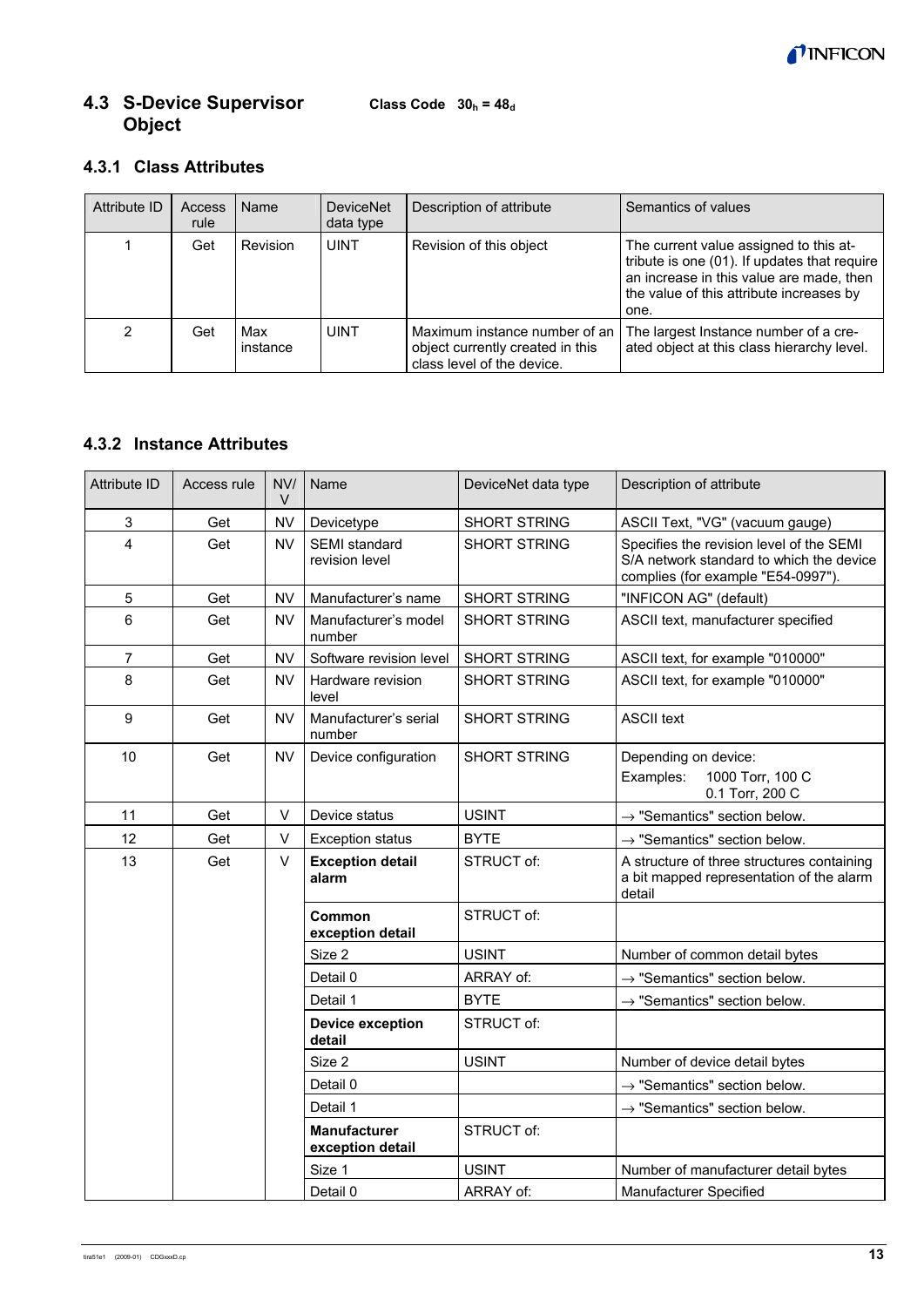

| <b>Attribute ID</b> | Access rule | NVI<br>$\vee$ | Name                                    | DeviceNet data type | Description of attribute                                                                           |
|---------------------|-------------|---------------|-----------------------------------------|---------------------|----------------------------------------------------------------------------------------------------|
| 14                  | Get         | $\vee$        | <b>Exception detail</b><br>warning      | STRUCT of:          | A structure of three structures containing<br>a bit mapped representation of the<br>warning detail |
|                     |             |               | <b>Common exception</b><br>detail       | STRUCT of:          |                                                                                                    |
|                     |             |               | Size 2                                  | <b>USINT</b>        | Number of common detail bytes                                                                      |
|                     |             |               | Detail 0                                | ARRAY of:           | $\rightarrow$ "Semantics" section below.                                                           |
|                     |             |               | Detail 1                                | <b>BYTE</b>         | $\rightarrow$ "Semantics" section below.                                                           |
|                     |             |               | <b>Device exception</b><br>detail       | STRUCT of:          |                                                                                                    |
|                     |             |               | Size 3                                  | <b>USINT</b>        | Number of device detail bytes                                                                      |
|                     |             |               | Detail 0                                | <b>BYTE</b>         | $\rightarrow$ "Semantics" section below.                                                           |
|                     |             |               | Detail 1                                | <b>BYTE</b>         | $\rightarrow$ "Semantics" section below.                                                           |
|                     |             |               | Detail 2                                | <b>BYTE</b>         | $\rightarrow$ "Semantics" section below.                                                           |
|                     |             |               | <b>Manufacturer</b><br>exception detail | STRUCT of:          |                                                                                                    |
|                     |             |               | Size 1                                  | <b>USINT</b>        | Number of manufacturer detail bytes = 1                                                            |
|                     |             |               | Detail 0                                | ARRAY of:           | Manufacturer specified                                                                             |
| 15                  | Set         | <b>NV</b>     | Alarm enable                            | <b>BOOL</b>         | $\rightarrow$ "Semantics" section below.                                                           |
| 16                  | Set         | <b>NV</b>     | Warning enable                          | <b>BOOL</b>         | $\rightarrow$ "Semantics" section below.                                                           |
| 101                 | Get         | <b>NV</b>     | Software revision<br>base unit          | <b>SHORT STRING</b> | ASCII text, for example "010000"                                                                   |
| 102                 | Get         | V             | Run hours                               | <b>UINT</b>         | $1 = 1$ hour                                                                                       |

## **4.3.3 Semantics**

Device status

This attribute represents the current state of the device. Its value changes as the state of the device changes. The following values are defined:

| Attribute value | <b>State</b>          |
|-----------------|-----------------------|
|                 | Undefined             |
|                 | Self testing          |
| 2               | Idle                  |
| 3               | Self-test exception   |
|                 | Executing             |
| 5               | Abort                 |
|                 | <b>Critical fault</b> |

In case of a self-test exception restart the device with a reset out of the box (identity object class 1, instance 1, service 5, service target value: 1).

Exception status

A single byte attribute whose value indicates the status of the alarms and warnings for the device. The device supports the expanded mode.

For the *expanded mode*, bit seven of exception status attribute is set to one; exceptions are reported through the communication of this exception status attribute, formatted as specified in the table below. In addition, the exception detail attributes are supported. The exception status bits are determined by a logical "OR" of the related exception detail bits, as indicated.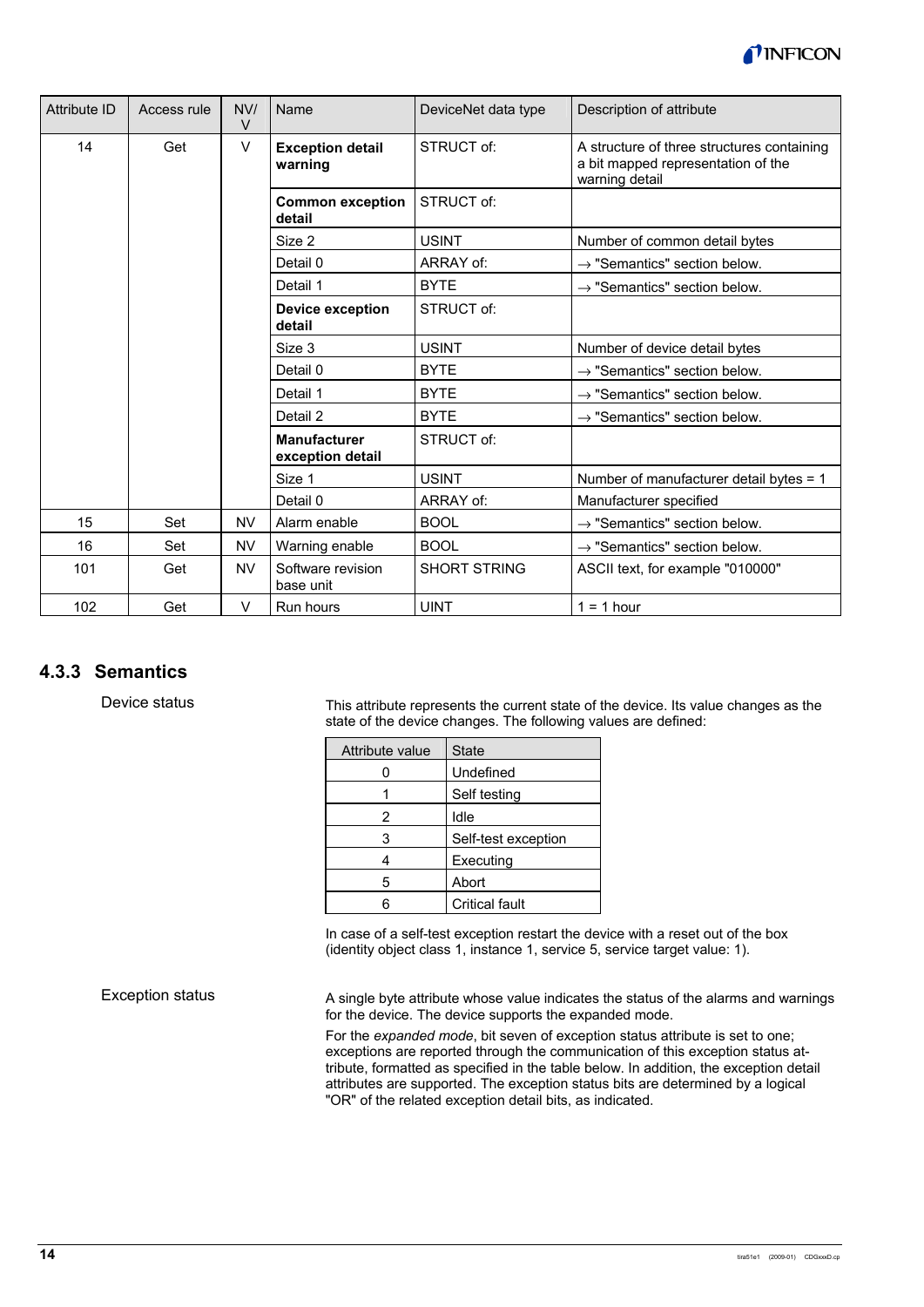

#### Exception status bitmap

| <b>Bit</b> | Function                        |
|------------|---------------------------------|
| 0          | ALARM / device-common 1)        |
|            | ALARM / device-specific         |
| 2          | ALARM / manufacturer-specific   |
| 3          | reserved, set to 0              |
| 4          | WARNING / device-common 1)      |
| 5          | WARNING / device-specific       |
| 6          | WARNING / manufacturer-specific |
|            | 1 ≙ Expanded Method             |

 $\overline{1)}$  The alarm or warning is not specific to the device type or device type manufacturer.

#### Exception detail alarm and exception detail warning

The formats of these two attributes are identical. Therefore, they are described together:

Attributes that relate the detailed status of the alarms or warnings associated with the device. Each attribute is a structure containing three members; these three members, respectively relate the detailed status of exceptions that are common (i.e., not device-specific), device-specific but not manufacturer-specific, and manufacturer-specific. The common and device-specific detail are defined below. A manufacturer-specific detail has a length of 1 byte. A SIZE value of one indicates that one byte detail is defined for the associated exception detail structure.

Each of the three structure members is defined as a structure containing an ordered list (i.e., array) of bytes of length SIZE, and an unsigned integer whose value is SIZE. Each of the bytes in each array has a specific mapping. This mapping is formatted as 8 bits representing 8 independent conditions, whereas a value of 1 indicates that the condition is set (or present), and a value of 0 indicates that the condition is cleared (or not present). Note that if a device does not support an exception detail, the corresponding bit is never set. The bitmaps for alarms and warnings in the corresponding attributes are structured in parallel so that a condition may have either alarm or warning set depending on severity. If a condition inherently cannot be both alarm and warning, then the parallel bit position corresponding to the other state will remain "0".

The existence of an exception detail variable structure is dependent on the value of the Exception Status Attribute; the existence of an exception detail variable structure is only required if bit seven of the Exception Status attribute is set to 1 (indicating Expanded method reporting) and the bit (among bits zero through six) of the Exception Status attribute corresponding to the particular exception type is also set to 1.

This structure relates exception conditions (i.e. alarms or warnings) which are common to all devices within the *Hierarchy of Semiconductor Equipment Devices*. The Detail element of the structure is an ordered list (i.e., array) of bytes of length [SIZE] which is the value of the structure element Size. For each byte in the Detail field, all bits which are not identified are reserved for future standardization. The first byte in this attribute is CommonExceptionDetail[0]. Additional exception details, if provided, are named CommonExceptionDetail[1], … Common exception detail

CommonExceptionDetail[SIZE]. The specific exception associated with each of the bitmaps is given in the table below. The SIZE for this revision is two (2).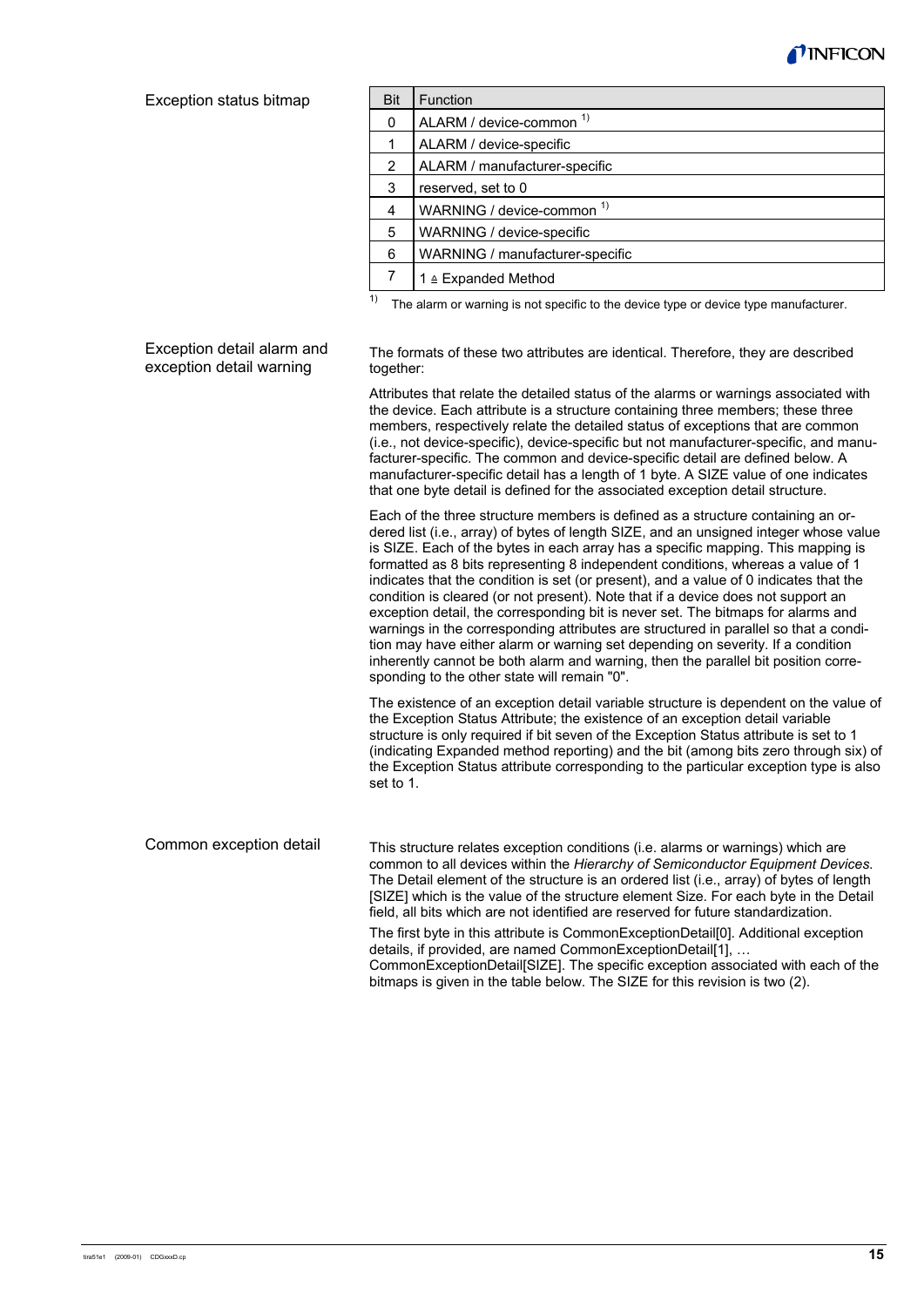

Device exception detail

This structure, similar in form to common exception detail, relates exception conditions which are specific to individual devices on the network and are defined in the following. The detail element of the structure is an ordered list (i.e. array) of bytes of length [size = 2] which is the value of the structure element size.

Manufacturer exception detail

This structure, similar in form to Common Exception Detail, relates exception conditions which are specific to the manufacturers of individual devices on the network. There is one byte manufacturer exception details defined. The Detail element of the structure is an ordered list (i.e. array) of bytes of length [size = 1] which is the value of the structure element size.

#### Exception detail alarm

| Data component                              | Bit 7                                           | Bit 6        | Bit 5    | Bit 4          | Bit 3                 | Bit 2          | Bit 1        | Bit 0           |
|---------------------------------------------|-------------------------------------------------|--------------|----------|----------------|-----------------------|----------------|--------------|-----------------|
| Common exception detail<br>alarm size       | 0                                               | 0            | 0        | 0              | 0                     | 0              |              | 0               |
| Common exception detail<br>alarm 0          | 0                                               | $\mathbf{0}$ | $\Omega$ | Data<br>memory | Nonvolatile<br>memory | Code<br>memory | $\Omega$     |                 |
| Common exception detail<br>alarm 1          | 0                                               | $\mathbf{0}$ | $\Omega$ | 0              | 0                     | $\Omega$       | $\Omega$     |                 |
| Device exception detail<br>alarm size       | 0                                               | 0            | $\Omega$ | 0              | 0                     | $\Omega$       |              | <sup>0</sup>    |
| Device exception detail<br>alarm 0          | S-Analog sensor instance 1, sensor alarm byte 0 |              |          |                |                       |                |              |                 |
| Device exception detail<br>alarm 1          | S-Analog sensor instance 1, sensor alarm byte 1 |              |          |                |                       |                |              |                 |
| Manufacturer exception<br>detail alarm size | 0                                               | $\Omega$     | $\Omega$ | 0              | 0                     | $\Omega$       | $\Omega$     |                 |
| Manufacturer exception<br>detail alarm 0    | 0                                               | 0            | 0        | 0              | 0                     | $\Omega$       | <sup>0</sup> | SerCom<br>Alarm |

#### Exception detail warning

| Data component                                | Bit 7                                            | Bit 6                                             | Bit 5        | Bit 4          | Bit 3                 | Bit 2          | Bit 1    | Bit 0             |
|-----------------------------------------------|--------------------------------------------------|---------------------------------------------------|--------------|----------------|-----------------------|----------------|----------|-------------------|
| Common exception detail<br>warning size       | 0                                                | 0                                                 | 0            | 0              | 0                     | 0              |          | 0                 |
| Common exception detail<br>warning 0          | $\mathbf 0$                                      | 0                                                 | $\mathbf{0}$ | Data<br>memory | Nonvolatile<br>memory | Code<br>memory | $\Omega$ | $\Omega$          |
| Common exception detail<br>warning 1          | $\Omega$                                         | 0                                                 | $\Omega$     | 0              | $\Omega$              | $\Omega$       | $\Omega$ | $\Omega$          |
| Device exception detail<br>warning size       | $\Omega$                                         | 0                                                 | $\Omega$     | $\Omega$       | $\Omega$              | $\Omega$       | 1        |                   |
| Device exception detail<br>warning 0          |                                                  | S-Analog sensor instance 1, status extension      |              |                |                       |                |          |                   |
| Device exception detail<br>warning 1          |                                                  | S-Analog sensor instance 1, sensor warning byte 0 |              |                |                       |                |          |                   |
| Device exception detail<br>warning 2          | S-Analog sensor instance1, sensor warning byte 1 |                                                   |              |                |                       |                |          |                   |
| Manufacturer exception<br>detail warning size | 0                                                | 0                                                 | $\Omega$     | 0              | $\Omega$              | 0              | $\Omega$ |                   |
| Manufacturer exception<br>detail warning 0    | 0                                                | 0                                                 | 0            | 0              | $\mathbf 0$           | 0              | $\Omega$ | SerCom<br>Warning |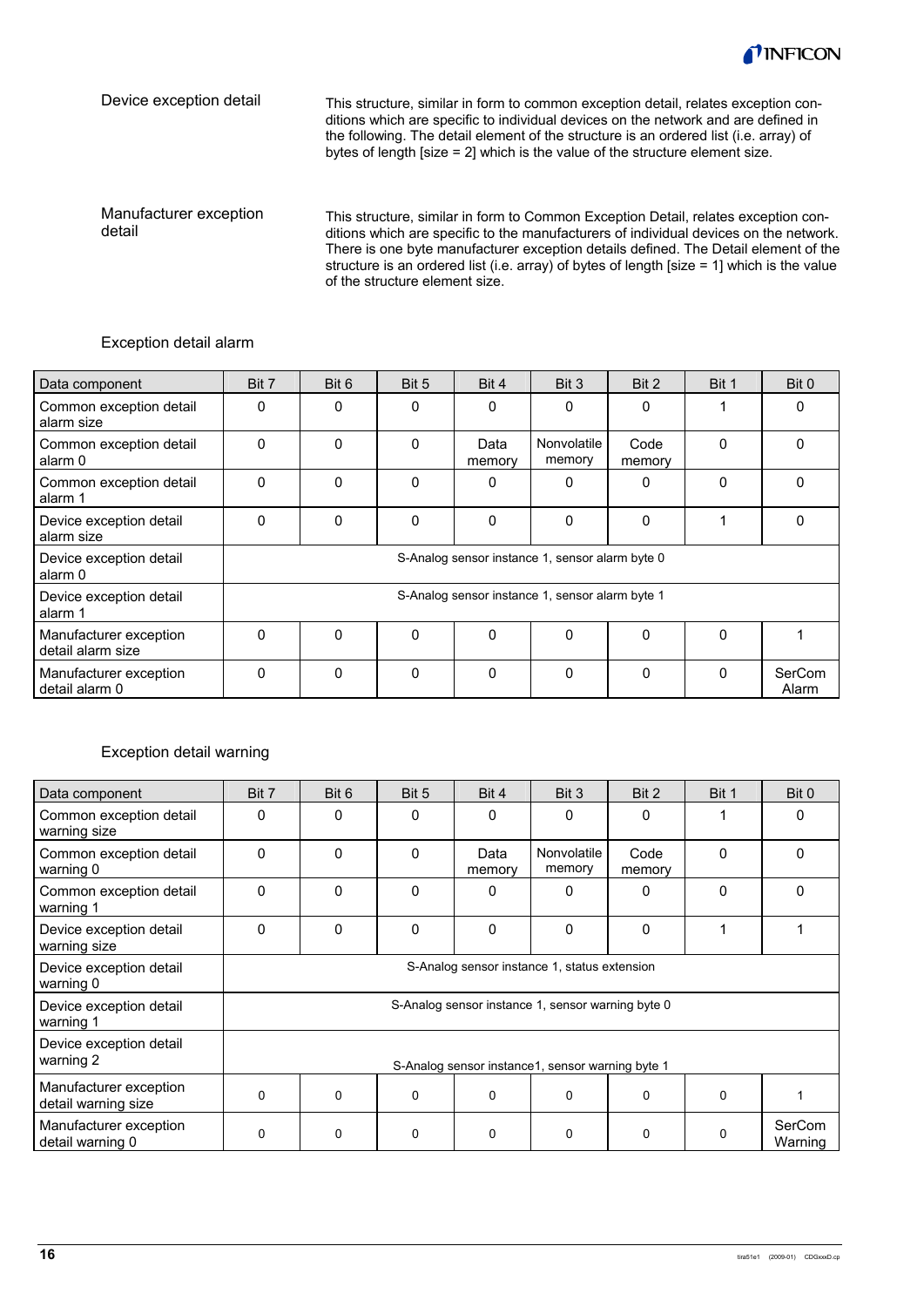

These boolean attributes are used to enable (1) or disable (0) the S-Device supervisor object's process of setting exception bits. When disabled, corresponding bits are never set; and, if they were set, disabling clears them. Also, alarm and warning states are not retained; when enabled, bits will be set only if the corresponding Alarm enable and warning enable

condition is true.

The default state for these enable attributes is enabled (1).

**4.3.4 S-Device Supervisor Object States** 

Power Applied, or Reset Request from any state except CRITICAL FAULT, or Perform Diagnostics Request from any state except CRITICAL FAULT or ABORT



**Abort** - Used to transition the device application objects to the aborted state. This service request may be (and generally will) originated internally, from application objects.

**Recover** - Used to transition the device application objects, out of the abort state, to the idle state. This service request may be originated internally, from application objects.

**Perform Diagnostics** - Used to instruct the DS object to perform a diagnostic test.

#### **4.3.5 S-Device Supervisor Common Services**

| Service<br>Code | Service Name          | Description of Service                              |
|-----------------|-----------------------|-----------------------------------------------------|
| $0E_h$          | Get Attributes Single | Returns the contents of the specified<br>attribute. |
| 10 <sub>h</sub> | Set Attributes Single | Modifies an attribute value.                        |
| 05 <sub>h</sub> | Reset                 | Resets the device to the Self-Testing state.        |
| 06 <sub>h</sub> | Start                 | Starts the device execution.                        |
| 07 <sub>h</sub> | Stop                  | Moves the device to the <b>Idle</b> state.          |



 The device transitions from the IDLE state to the EXECUTING state by a START Request (Service Code  $06<sub>h</sub>$ ) or by the receipt of the first valid I/O data.

You will not get any valid measurement values from the device until this service has been requested or the I/O-poll message has been received.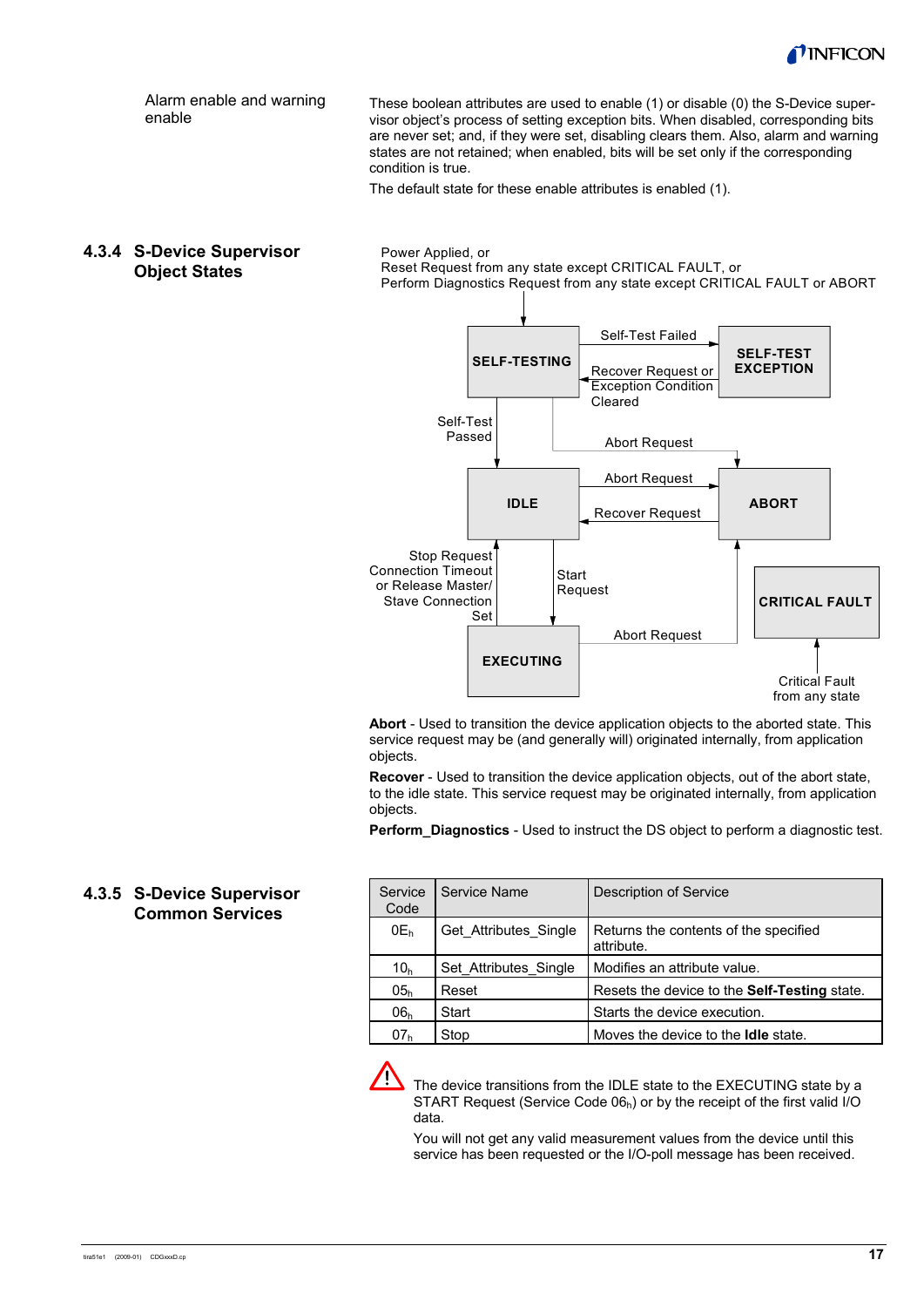

#### **4.3.6 S-Device Supervisor Object Specific Services**

| Service<br>Code | I Service Name      | Description of Service                                       |
|-----------------|---------------------|--------------------------------------------------------------|
| 4B <sub>h</sub> | Abort               | Moves the device to the <b>Abort</b> state                   |
| 4C <sub>h</sub> | Recover             | Moves the device out of the <b>Abort</b> state               |
| $4E_h$          | Perform Diagnostics | Causes the device to perform a set of<br>diagnostic routines |

#### • DS Object Service Parameter dictionary

| Parameter | Form         | Description                                                    |
|-----------|--------------|----------------------------------------------------------------|
| TestID    | <b>USINT</b> | Type and possibly detail of diagnostic test to be<br>performed |

#### • TestID parameter

The following values are defined for the TestID parameter for the Perform\_Diagnostics Service Request:

| <b>Attribute Value</b> | State    |
|------------------------|----------|
|                        | Standard |

Type "Standard" is specified if there is only one type of diagnostic defined or if there are more than one including a type standard.

#### Explanation to Service code 4E<sub>h</sub>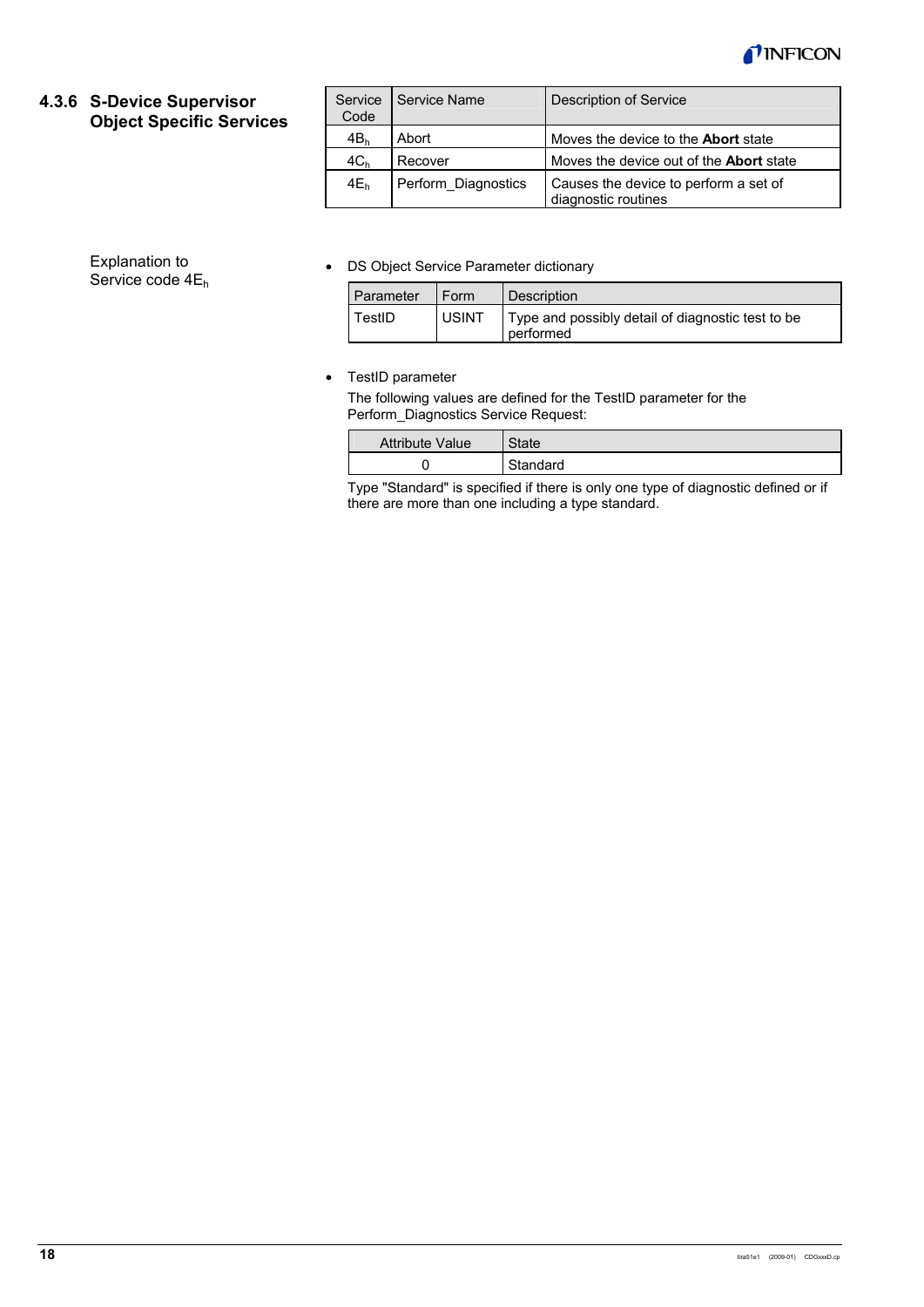

## **4.4 S-Analog Sensor Object** Class Code 31<sub>h</sub> = 49<sub>d</sub>

## **4.4.1 Class Attributes**

| Attribute ID   | Access<br>rule | Name                         | <b>DeviceNet</b><br>data type       | Description of attribute                                                                                                                                                                                                                          | Semantics of values                                                                     |
|----------------|----------------|------------------------------|-------------------------------------|---------------------------------------------------------------------------------------------------------------------------------------------------------------------------------------------------------------------------------------------------|-----------------------------------------------------------------------------------------|
|                | Get            | Revision                     | <b>UINT</b>                         | Revision of this object Note: All class definitions are<br>required to include this class attribute.                                                                                                                                              | The current value<br>assigned to this attrib-<br>ute is one $(01)$ .                    |
| $\overline{2}$ | Get            | Max<br>instance              | <b>UINT</b>                         | Maximum instance number of an object currently<br>created in this class level of the device.                                                                                                                                                      | The largest Instance<br>number of a created<br>object at this class<br>hierarchy level. |
| 94             | Get            | Active<br>value              | INT or<br>specified by<br>data type | Is used by assemblies to produce this class-level<br>attribute, instead of the value (attribute ID 6) of the<br>S-Analog sensor instances.                                                                                                        |                                                                                         |
| 95             | Get            | Active<br>instance<br>number | <b>UINT</b>                         | Identifies the object instance that is providing the<br>value which is copied into the active value for all<br>input assemblies and the alarm/warning exception<br>details for the S-Device supervisor object.<br>$\rightarrow$ Behavior section. | Default = $1$                                                                           |
| 96             | Get            | Number of<br>gauges          | <b>USINT</b>                        | Identifies the number of gauge instances present in<br>the device.                                                                                                                                                                                |                                                                                         |
| 99             | Get            | <b>Subclass</b>              | <b>UINT</b>                         | Identifies a subset of additional class attributes.<br>services and behaviors.                                                                                                                                                                    | 1 ≙ Instance selector                                                                   |

## **4.4.2 Semantics**

| Active value              | Assemblies or connections may produce this class-level attribute, instead of the<br>value (attribute ID 6) of the active S-Analog sensor instance. The S-Analog sensor<br>class-level attribute active instance number identifies the object instance that is<br>currently active and providing the value to the active value class-level attribute<br>which is, in turn, produced by the input assemblies that have active value as a<br>member. |
|---------------------------|---------------------------------------------------------------------------------------------------------------------------------------------------------------------------------------------------------------------------------------------------------------------------------------------------------------------------------------------------------------------------------------------------------------------------------------------------|
| Active instance number    | The device internally modifies this attribute, as required, to identify the S-Analog<br>sensor object instance providing the value member which is copied into the active<br>value for all input assemblies and the alarm/warning exception details for the<br>S-Device supervisor object.                                                                                                                                                        |
|                           | $\rightarrow$ Behavior for more information on the mechanism.                                                                                                                                                                                                                                                                                                                                                                                     |
| Number of gauges          | This attribute is used to determine the size of all input assemblies within a node.<br>$\rightarrow$ respective device profile for its usage within a device type.                                                                                                                                                                                                                                                                                |
| 4.4.3 Instance Attributes | Two S-Analog sensor instances (instance 1 and instance 2) are available. Instance<br>1 represents the physical sensor reading of the capacitance diaphragm gauge.<br>Instance 2 represents the physical sensor reading of the atmosphere pressure<br>sensor.                                                                                                                                                                                      |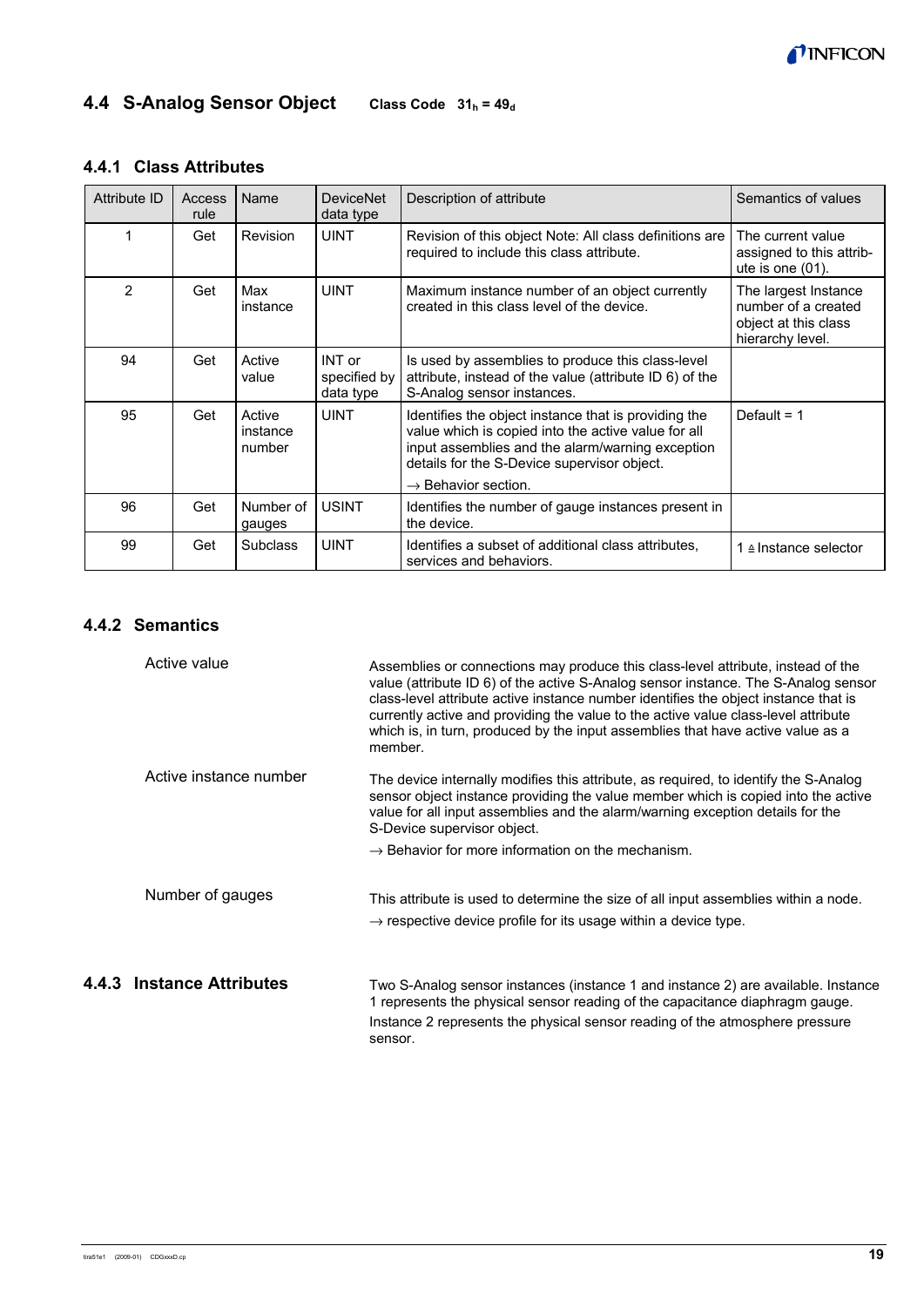

#### **4.4.3.1 Instance Attributes of Instance 1**

Following is the instance 1 with the subclass extension of the capacitance manometer (diaphragm gauge) part of the gauge. Many different types of gauges are available. The behavior of all gauges is the same, but the fullscale value is different.

| Attribute<br>ID | Access rule                       | NV/<br>V  | Name                     | DeviceNet data<br>type           | Description of<br>attribute                                                                            | Semantics of values                                                                                                                                                                                                    |
|-----------------|-----------------------------------|-----------|--------------------------|----------------------------------|--------------------------------------------------------------------------------------------------------|------------------------------------------------------------------------------------------------------------------------------------------------------------------------------------------------------------------------|
| 3               | Set /Cond.<br>$\rightarrow$ below | <b>NV</b> | Data type                | <b>USINT</b>                     | Determines the<br>data type of value<br>and all related<br>attributes as speci-<br>fied in this table. | $\rightarrow$ "Semantics" section below.<br>Int<br>$\triangle$ C3 <sub>h</sub> [default]<br>$\triangleq$ CA <sub>h</sub><br>float                                                                                      |
| 4               | Set<br>$\rightarrow$ below        | <b>NV</b> | Data units               | <b>UINT</b>                      | Determines the<br>units context of<br>value and all re-<br>lated attributes.                           | $\rightarrow$ "Semantics" section below.<br>Supported Values:<br>Counts $\triangle$ 1001 <sub>h</sub> [default]<br>$\triangleq 1308_h$<br>mbar<br>$\triangleq 1301_h$<br>Torr<br>Pascal<br>$\hat{=}$ 1309 <sub>h</sub> |
| 5               | Get                               | V         | Reading valid            | <b>BOOL</b>                      | Indicates that the<br>value attribute con-<br>tains a valid value.                                     | $0 =$ invalid<br>$1 =$ valid<br>(invalid: e.g., not warmed up<br>yet)                                                                                                                                                  |
| 6               | Get                               | V         | Value                    | INT or specified<br>by data type | Analog input value                                                                                     | The corrected, converted, cali-<br>brated final value of the sensor.<br>$\rightarrow$ "Semantics" section below.                                                                                                       |
| $\overline{7}$  | Get                               | V         | <b>Status</b>            | <b>BYTE</b>                      | Alarm and warning<br>state of this object<br>instance.                                                 | $\rightarrow$ "Semantics" section below.                                                                                                                                                                               |
| 8               | Set                               | <b>NV</b> | Alarm enable             | <b>BOOL</b>                      | Enables the setting<br>of the alarm status<br>bits                                                     | $0 =$ disable [default]<br>$1 =$ enable                                                                                                                                                                                |
| 9               | Set                               | <b>NV</b> | Warning enable           | <b>BOOL</b>                      | Enables the setting<br>of the warning<br>status bits                                                   | $0 =$ disable [default]<br>$1 =$ enable                                                                                                                                                                                |
| 10              | Get                               | <b>NV</b> | <b>Full Scale</b>        | INT or specified<br>by data type | The value of full<br>scale for the sen-<br>sor.                                                        | The value of attribute value<br>corresponding to the full scale<br>calibrated measurement of the<br>sensor.<br>[default] = maximum allowable<br>value for the data type                                                |
| 11              | Get                               | <b>NV</b> | Offset-A data type       | <b>USINT</b>                     | Determines the<br>data type of<br>attribute offset-A                                                   | [default] = INT $(C3_h)$                                                                                                                                                                                               |
| 12              | Set                               | <b>NV</b> | Offset-A                 | Specified by<br>attribute 11     | An amount added<br>prior to gain to<br>derive value                                                    | This value could be read at the<br>measurement device itself after<br>execution of zero adjust service.<br>$0 = [default]$                                                                                             |
| 17              | Set                               | NV        | Alarm trip point<br>high |                                  | Determines the<br>value above which<br>an alarm condition<br>will occur                                | [default] = Maximum value for<br>its data type.                                                                                                                                                                        |
| 18              | Set                               | <b>NV</b> | Alarm trip point low     | INT or specified<br>by data type | Determines the<br>value below which<br>an alarm condition<br>will occur                                | [default] = Minimum value for its<br>data type.                                                                                                                                                                        |
| 19              | Set                               | <b>NV</b> | Alarm hysteresis         | INT or specified<br>by data type | Determines the<br>amount by which<br>the value must<br>recover to clear an<br>alarm condition          | $[default] = 0$                                                                                                                                                                                                        |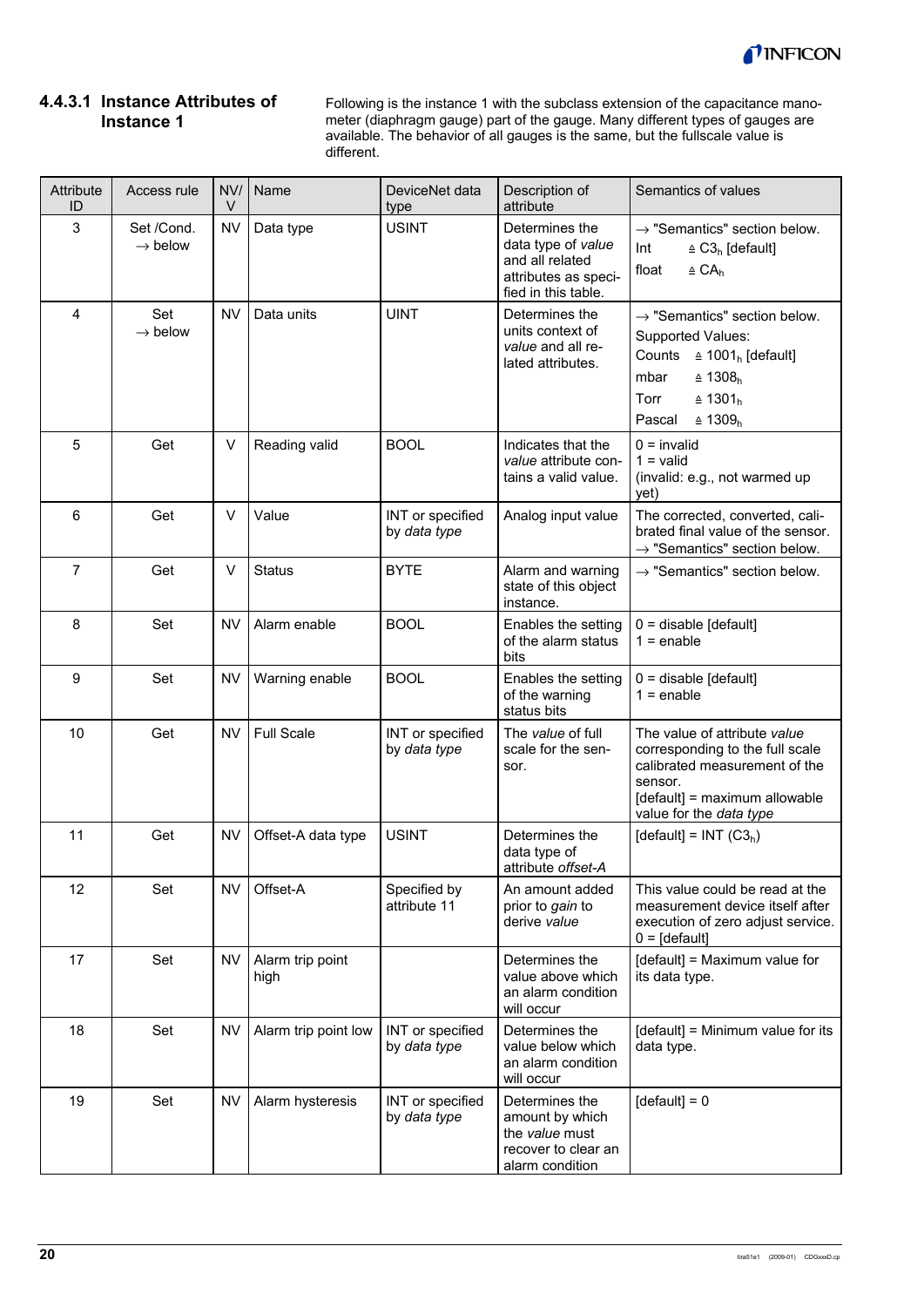

| Attribute<br>ID | Access rule | NV/<br>$\vee$ | Name                       | DeviceNet data<br>type           | Description of<br>attribute                                                                               | Semantics of values                                                                                                             |
|-----------------|-------------|---------------|----------------------------|----------------------------------|-----------------------------------------------------------------------------------------------------------|---------------------------------------------------------------------------------------------------------------------------------|
| 21              | Set         | <b>NV</b>     | Warning trip point<br>high | INT or specified<br>by data type | Determines the<br>value above which<br>a warning condition<br>will occur                                  | [default] = Maximum value for<br>its data type.                                                                                 |
| 22              | Set         | <b>NV</b>     | Warning trip point<br>low  | INT or specified<br>by data type | Determines the<br>value below which<br>a warning condition<br>will occur                                  | [default] = Minimum value for its<br>data type.                                                                                 |
| 23              | Set         | <b>NV</b>     | Warning hysteresis         | NT or specified<br>by data type  | Determines the<br>amount by which<br>the value must<br>recover to clear a<br>warning condition            | $[default] = 0$                                                                                                                 |
| 25              | Set         | <b>NV</b>     | Safe state                 | <b>USINT</b>                     | Specifies the be-<br>havior for the value<br>for states other<br>than execute                             | $\rightarrow$ "Semantics" section below.<br>$[default] = 0$                                                                     |
| 26              | Set         | <b>NV</b>     | Safe value                 | INT or specified<br>by data type | The value to be<br>used for safe state<br>$=$ safe value                                                  | $\rightarrow$ "Semantics" section below.<br>$[default] = 0$                                                                     |
| 32              | Get         | <b>NV</b>     | Overrange                  | INT or specified<br>by data type | Specifies the hig-<br>hest valid value                                                                    | The value above which attribute<br>reading valid is set to invalid.<br>[default] = maximum allowable<br>value for the data type |
| 33              | Get         | <b>NV</b>     | Underrange                 | INT or specified<br>by data type | Specifies the<br>lowest valid value                                                                       | The value below which attribute<br>reading valid is set to invalid.<br>[default] = minimum allowable<br>value for the data type |
| 93              | Get         | V             | Sensor<br>temperature      | Real                             | The temperature in<br>Celsius at which<br>the sensor has<br>warmed up                                     |                                                                                                                                 |
| 94              | Get         | V             | Sensor warning             | Struct of byte                   | Bit definitions of<br>sensor warnings                                                                     | $0 = [default]$<br>$\rightarrow$ "Semantics" section below                                                                      |
| 95              | Get         | V             | Sensor alarm               | Struct of byte                   | Bit definitions of<br>sensor alarms                                                                       | $0 = [default]$<br>$\rightarrow$ "Semantics" section below                                                                      |
| 96              | Get         | V             | Status extension           | <b>BYTE</b>                      | Bit-mapped byte<br>providing additional<br>status bits of an S-<br>Analog sensor<br>instance.             | $0 = [default]$<br>$\rightarrow$ "Semantics" section below                                                                      |
| 99              | Get         | <b>NV</b>     | Subclass                   | <b>UINT</b>                      | Identifies a subset<br>of additional in-<br>stance attributes,<br>services and be-<br>haviors.            | 3 = Capacitance Manometer                                                                                                       |
| 100             | Set         | <b>NV</b>     | Offset vendor<br>specific  | INT or specified<br>by data type | Customer specified<br>offset which will be<br>added to the offset-<br>A value from zero<br>adjust service |                                                                                                                                 |
| 101             | Set         | <b>NV</b>     | Filter                     | <b>USINT</b>                     |                                                                                                           | $0 =$ Dynamic [default]<br>$1 = Fast$<br>$2 =$ Slow                                                                             |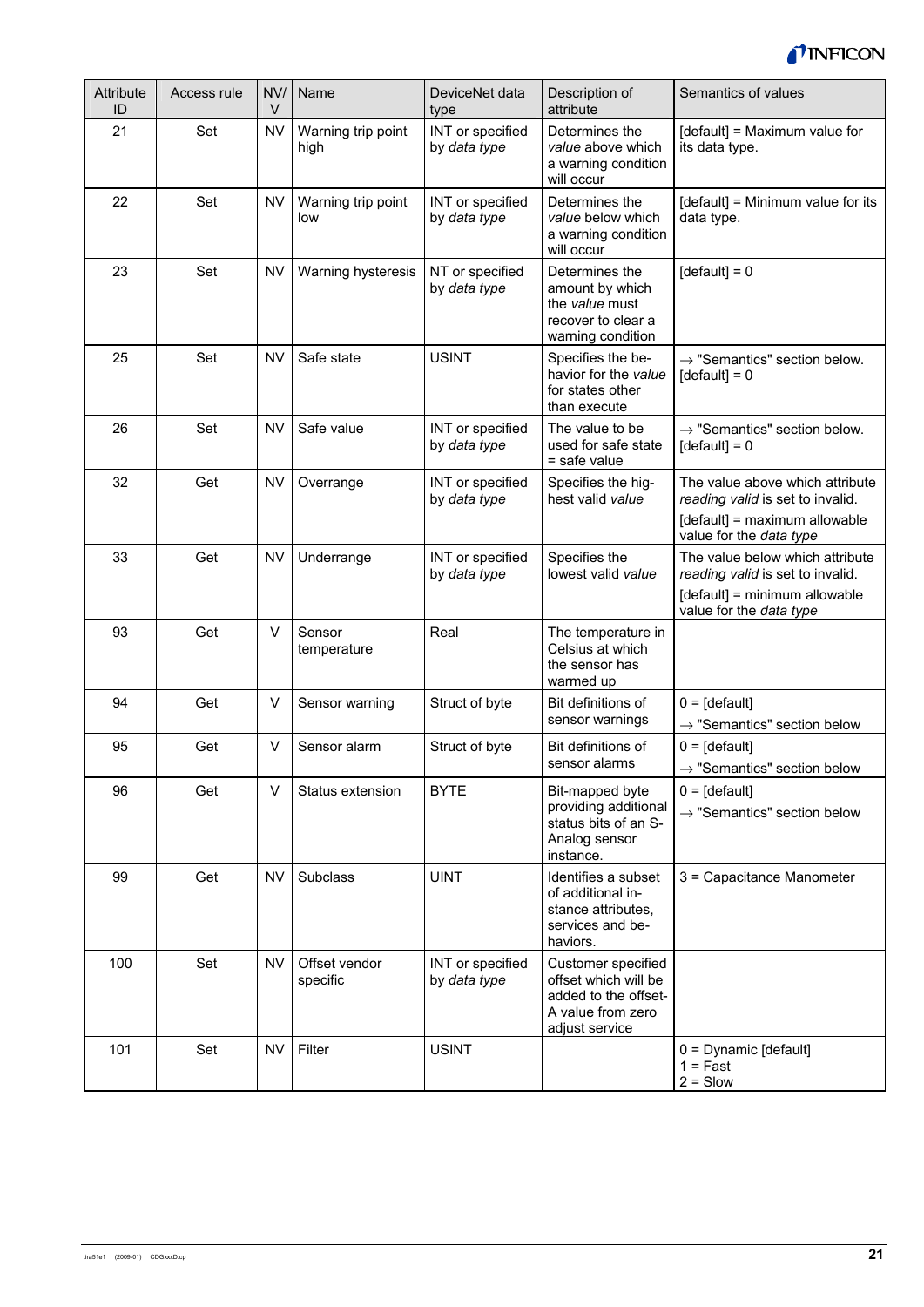

#### **4.4.3.2 Semantics**

| Data type     | All Data Type attributes use the enumerated values integer or float.<br>The Data Type value will be set automatically based upon the first valid I/O con-<br>nection established by the device.                                                                                                                                   |                                                                                                                                       |  |  |  |  |  |  |
|---------------|-----------------------------------------------------------------------------------------------------------------------------------------------------------------------------------------------------------------------------------------------------------------------------------------------------------------------------------|---------------------------------------------------------------------------------------------------------------------------------------|--|--|--|--|--|--|
|               | If no established I/O connections exist, which include an attribute from this object,<br>then the Data Type attribute is settable provided that the object is in the Idle State.<br>Note: Using data type integer in combination with a pressure unit (mbar, Torr or Pa)<br>will obviously not produce reasonable values below 1. |                                                                                                                                       |  |  |  |  |  |  |
|               |                                                                                                                                                                                                                                                                                                                                   |                                                                                                                                       |  |  |  |  |  |  |
| Data unit     | The Data Unit is only settable in the IDLE state.                                                                                                                                                                                                                                                                                 |                                                                                                                                       |  |  |  |  |  |  |
| Value         | An S-Analog sensor object instance derives a reading from a physical analog sen-<br>sor. The reading is converted to the data type and units specified for the value<br>attribute.                                                                                                                                                |                                                                                                                                       |  |  |  |  |  |  |
| <b>Status</b> |                                                                                                                                                                                                                                                                                                                                   | A bit mapped byte which indicates the Alarm and Warning Exception status of the<br>object instance. The following definition applies: |  |  |  |  |  |  |
|               | <b>Bit</b>                                                                                                                                                                                                                                                                                                                        | Definition                                                                                                                            |  |  |  |  |  |  |
|               | 0                                                                                                                                                                                                                                                                                                                                 | High Alarm Exception:<br>$0 =$ cleared<br>$1 = set$                                                                                   |  |  |  |  |  |  |
|               | 1                                                                                                                                                                                                                                                                                                                                 | Low Alarm Exception:<br>$0 =$ cleared<br>$1 = set$                                                                                    |  |  |  |  |  |  |
|               | $\overline{2}$                                                                                                                                                                                                                                                                                                                    | High Warning Exception:<br>$0 =$ cleared<br>$1 = set$                                                                                 |  |  |  |  |  |  |
|               | 3                                                                                                                                                                                                                                                                                                                                 | Low Warning Exception:<br>$0 =$ cleared<br>$1 = set$                                                                                  |  |  |  |  |  |  |
|               | 4                                                                                                                                                                                                                                                                                                                                 | Reserved                                                                                                                              |  |  |  |  |  |  |
|               | 5                                                                                                                                                                                                                                                                                                                                 | Reserved                                                                                                                              |  |  |  |  |  |  |
|               | 6                                                                                                                                                                                                                                                                                                                                 | Reserved                                                                                                                              |  |  |  |  |  |  |
|               | 7<br>Reserved                                                                                                                                                                                                                                                                                                                     |                                                                                                                                       |  |  |  |  |  |  |

Safe state

This attribute specifies what value will be held in *value* for states other than executing. The purpose of this mechanism is to allow other devices, who may be using this *value* to transition to (or remain in) a safe state in the event of this device transitioning to a FAULT, IDLE, or ABORT state. The following values are defined:

| Attribute value | <b>State</b>      |
|-----------------|-------------------|
|                 | Zero              |
|                 | <b>Full scale</b> |
|                 | Hold last value   |
| ٩               | Use safe value    |

Safe value

For safe state set to use safe value, this attribute holds the value to which the *value* attribute will be set for object instance states other than executing.

Sensor alarm

16 Bits are used as sensor faults. Sensor alarm byte 0 is mapped to the device exception detail alarm 0, sensor alarm byte 1 is mapped to the device exception detail alarm 1.

| Data component      | Bit 7                   | Bit 6                  | Bit 5 | Bit 4 | Bit 3 | Bit 2 | Bit 1                  | Bit 0 |
|---------------------|-------------------------|------------------------|-------|-------|-------|-------|------------------------|-------|
| Sensor alarm byte 0 |                         |                        |       |       |       |       |                        |       |
| Sensor alarm byte 1 | High alarm<br>exception | Low alarm<br>exception |       |       |       |       | Electronics<br>failure |       |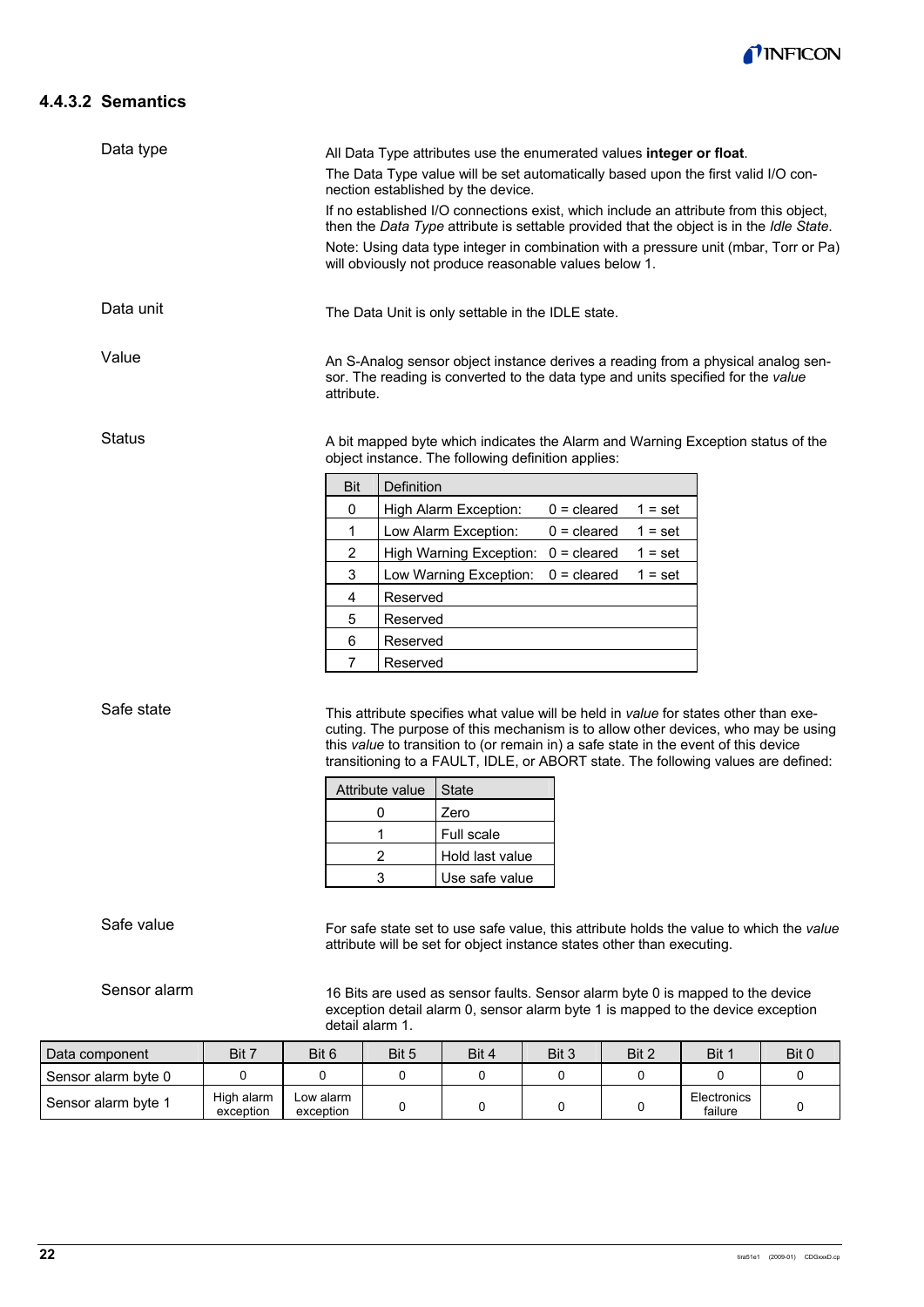

#### Sensor warning

16 Bits are used as sensor warnings. Sensor warning byte 0 is mapped to the device exception detail warning 1, sensor warning byte 1 is mapped to the device exception detail warning 2.

| Data component        | Bit 7                        | Bit 6                       | Bit 5 | Bit 4 | Bit 3 | Bit 2 | Bit 1                  | Bit 0                 |
|-----------------------|------------------------------|-----------------------------|-------|-------|-------|-------|------------------------|-----------------------|
| Sensor warning byte 0 |                              |                             |       |       |       |       |                        | Not at<br>temperature |
| Sensor warning byte 1 | Hiah<br>warning<br>exception | Low<br>warning<br>exception |       |       |       |       | Electronics<br>warning |                       |

#### Status extension

8 Bits providing the current sensor alarm state of the instance. They are mapped to device exception detail warning 0.

| Data component      | Bit 7 | Bit 6 | Bit 5 | Bit 4 | Bit 3 | Bit 2                  | Bit                   | Bit 0              |
|---------------------|-------|-------|-------|-------|-------|------------------------|-----------------------|--------------------|
| Sensor alarm byte 0 |       |       |       |       |       | Underrange<br>exceeded | Overrange<br>exceeded | Reading<br>invalid |
|                     |       |       |       |       |       |                        |                       |                    |

 $1)$  Logical inversion of reading valid

#### **4.4.3.3 Common Services**

The S-Analog Sensor Object provides the following common services:

| Code | Service   Service Name | Description of Service                           |
|------|------------------------|--------------------------------------------------|
| OE.  | Get_Attribute_Single   | Returns the contents of the specified attribute. |
| 10   | Set Attribute Single   | Modifies an attribute value.                     |

#### **4.4.3.4 Object–Specific Services**

The S-Analog Sensor Object provides the following common services:

| Code | Service   Service Name | Description of Service                                          |
|------|------------------------|-----------------------------------------------------------------|
| 4B   | Zero_Adjust            | Used to calibrate the zero pressure value.<br>$2$ = zero adjust |

The Zero Adjust service is used to cause the S-Analog sensor object device to modify its *Offset-A* attribute value (instance 1) based upon manufacturer specific algorithms. The target value specified in the service request represents the actual parametric measurement that the physical sensor should be reporting at the time of the request.

There are no state transitions associated with the invocation of this service. It is, therefore, incumbent upon the user to establish the device into the desired configuration prior to, and during, the execution of these services. This will generally involve exposing the sensor to a known environment and treating the values read during execution of the services accordingly.

A success service response indicates that the service was accepted and the application process started.

To perform the Zero\_Adjust Request pump down to a value 2 decades below the minimum pressure range of the gauge and then start the Zero\_Adjust Request Service with a target value of "0". Zero adjust algorithm

| Zero Adjust request service | Parameter             | Data type    | Description      | Semantics of values                 |
|-----------------------------|-----------------------|--------------|------------------|-------------------------------------|
| data field parameters       | Zero Adjust   UINT or |              | The target       | The value to which the attribute    |
|                             | parameter             | <b>FLOAT</b> | value for the    | 6, value, will be set (always 0).   |
|                             | or target             | depending on | zero calibration | If not specified, the default value |
|                             | value                 | data type    |                  | of zero is used.                    |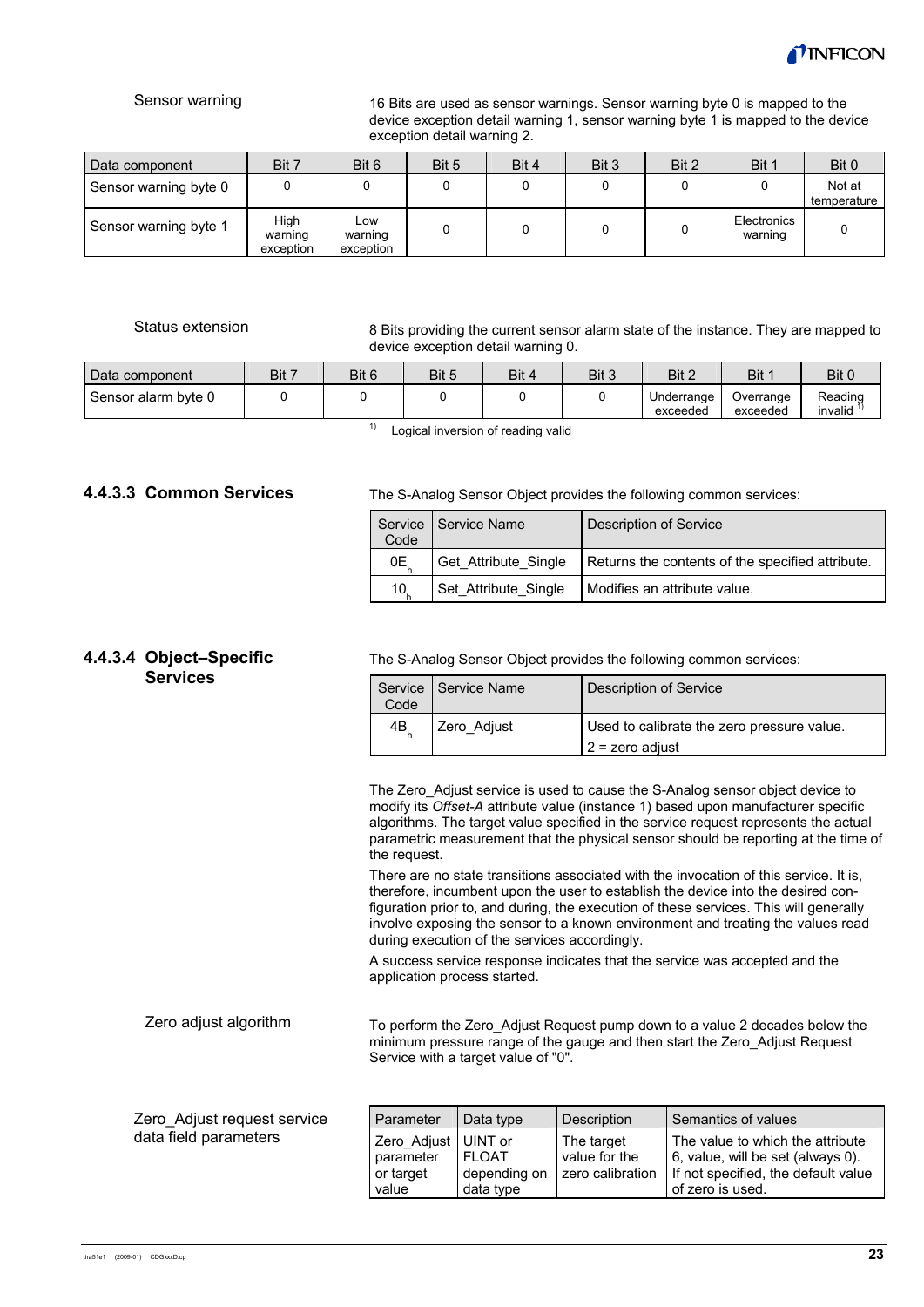

#### **4.4.3.5 Behavior**

Data type

The following behavior with respect to *Data Type* applies:

The data type value will be set automatically based upon the first valid I/O connection established by the device.

If no established I/O connections exist, which include an attribute from this object, then the *Data Type* attribute is settable provided that the object is in the *Idle State*. The following example demonstrates this behavior:

A device specifies an instance of the S-Analog sensor object as well as two static assembly object instances, both with data attribute components mapped to this object instance. Assembly object instance ID 1 specifies INT data types and assembly object instance ID 2 specifies REAL data types.

After the device is on-line, it is configured with an I/O connection to assembly instance ID 2. When the connection transitions to the *Established State*, this object instance attribute *Data Type* is automatically set with the value for REAL before any data is communicated to, or from, the object instance. Any subsequent attempt to connect to assembly instance ID 1 would then be rejected and result in an INVALID ATTRIBUTE VALUE error with the additional error code indicating the ID of the offending attribute, which in this case would be the connection path.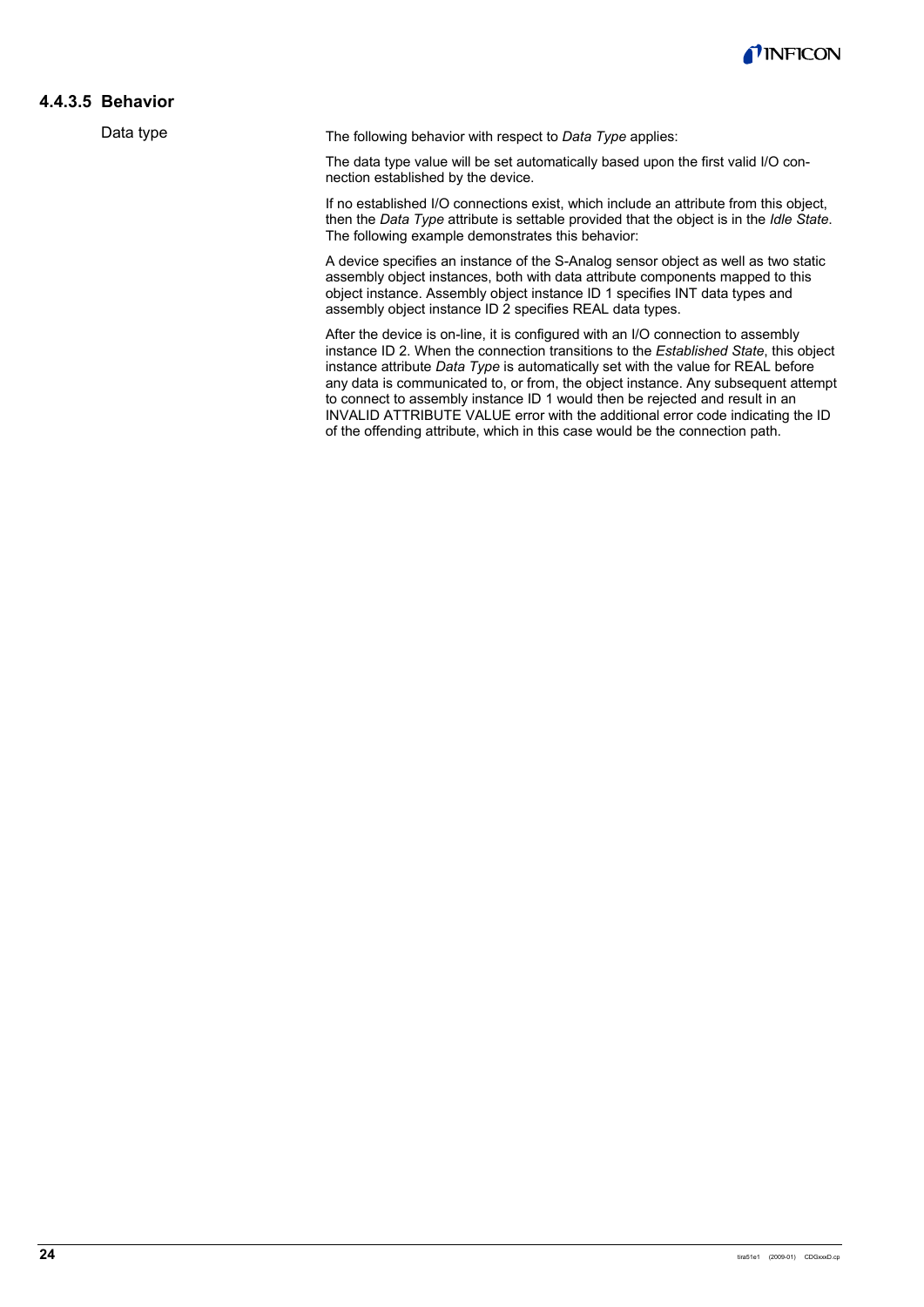

#### **4.4.3.6 Instance Attributes of Instance 2 / Atmosphere Pressure Sensor**

| Attribute<br>ID | Access rule                  | NV/<br>V  | Name                       | <b>DeviceNet</b><br>data type         | Description of attribute                                                                          | Semantics of values                                                                                                             |
|-----------------|------------------------------|-----------|----------------------------|---------------------------------------|---------------------------------------------------------------------------------------------------|---------------------------------------------------------------------------------------------------------------------------------|
| 3               | $\rightarrow$<br>"Semantics" | <b>NV</b> | Data type                  | <b>USINT</b>                          | Determines the data type<br>of value and all related<br>attributes as specified in<br>this table. | $\rightarrow$ "Semantics" section below<br>[default] = INT                                                                      |
| 4               | $\rightarrow$<br>"Semantics" | <b>NV</b> | Data units                 | <b>USNIT</b>                          | Determines the units con-<br>text of value and all related<br>attributes.                         | [default] = Counts                                                                                                              |
| 5               | Get                          | $\vee$    | Reading<br>valid           | <b>BOOL</b>                           | Indicates that the value<br>attribute contains a valid<br>value.                                  | $0 =$ invalid<br>$1 =$ valid (always set)                                                                                       |
| 6               | Get                          | $\vee$    | Value                      | <b>INT or REAL</b>                    | Analog input value.                                                                               | The corrected, converted, calibrated<br>final value of the sensor.<br>$\rightarrow$ "Semantics" section                         |
| $\overline{7}$  | Get                          | $\vee$    | <b>Status</b>              | <b>BYTE</b>                           | Alarm and warning state of<br>this object instance.                                               | $= 0$                                                                                                                           |
| 10              | Get                          | <b>NV</b> | Full scale                 | <b>INT or REAL</b>                    | The value of full scale for<br>the sensor.                                                        | [default] = maximum allowable value<br>for the data type                                                                        |
| 25              | Set                          | NV        | Safe state                 | <b>USINT</b>                          | Specifies the behavior for<br>the value for states other<br>than execute.                         | $\rightarrow$ "Semantics" section below<br>$[default] = 0$                                                                      |
| 26              | Set                          | NV        | Safe value                 | INT or speci-<br>fied by data<br>type | The Value to be used for<br>safe state = safe value                                               | $\rightarrow$ "Semantics" section below<br>$[default] = 0$                                                                      |
| 32              | Get                          | <b>NV</b> | Overrange                  | <b>INT or REAL</b>                    | Specifies the highest valid<br>value.                                                             | The value above which attribute<br>reading valid is set to invalid.<br>[default] = maximum allowable value<br>for the data type |
| 33              | Get                          | NV        | Under-<br>range            | <b>INT or REAL</b>                    | Specifies the lowest valid<br>value.                                                              | The value below which attribute<br>reading valid is set to invalid.<br>[default] = minimum allowable value<br>for the data type |
| 94              | Get                          | $\vee$    | Sensor<br>warning          | Structure of<br>byte                  | Bit definitions of sensor<br>warnings.                                                            | $default = 0$<br>$\rightarrow$ "Semantics" section below                                                                        |
| 95              | Get                          | V         | Sensor<br>alarm            | Structure of<br>byte                  | Bit definitions of sensor<br>alarms.                                                              | $default = 0$<br>$\rightarrow$ "Semantics" section below                                                                        |
| 96              | Get                          | $\vee$    | <b>Status</b><br>extension | <b>Byte</b>                           | Bit-mapped byte providing<br>additional status bits of an<br>S-Analog sensor instance.            | $default = 0$<br>$\rightarrow$ "Semantics" section below                                                                        |
| 99              | Get                          | $\vee$    | <b>Subclass</b>            | <b>UINT</b>                           | Identifies a subset of addi-<br>tional instance attributes,<br>services and behaviors.            | 3 = Capacitance Diaphragm Gauge                                                                                                 |

## **4.4.3.7 Semantics of S-Analog Sensor Instance 2**

| Data type  | $\rightarrow$ Instance 1 |
|------------|--------------------------|
| Data units | $\rightarrow$ Instance 1 |
| Value      | $\rightarrow$ Instance 1 |
| Safe state | $\rightarrow$ Instance 1 |
| Safe value | $\rightarrow$ Instance 1 |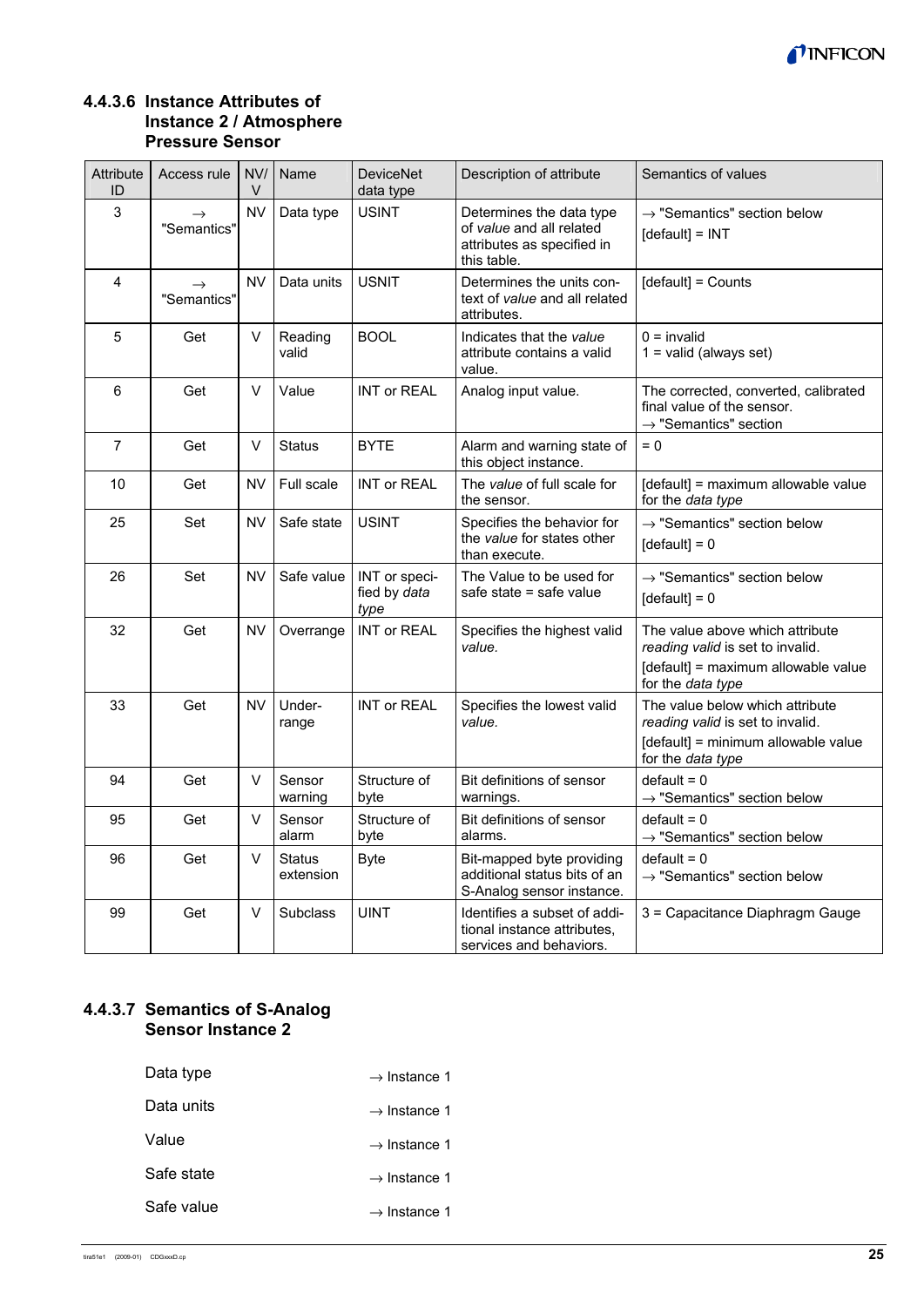

Sensor warning

16 Bits are used as sensor warnings.

| Data component        | Bit 7 | Bit 6 | Bit 5 | Bit 4 | Bit 3 | Bit 2 | Bit 1 | Bit 0 |
|-----------------------|-------|-------|-------|-------|-------|-------|-------|-------|
| Sensor warning byte 0 |       |       |       |       |       |       |       |       |
| Sensor warning byte   |       |       |       |       |       |       |       |       |

Sensor alarm

16 Bits are used as sensor faults.

| Data component      | Bit 7 | Bit 6 | Bit 5 | Bit 4 | Bit 3 | Bit 2 | Bit 1 | Bit 0 |
|---------------------|-------|-------|-------|-------|-------|-------|-------|-------|
| Sensor alarm byte 0 |       |       |       |       |       |       |       |       |
| Sensor alarm byte   |       |       |       |       |       |       |       |       |

Status extension

8 Bits providing the current sensor alarm state of the instance

| Data component      | Bit 7 | Bit 6 | Bit 5 | Bit 4 | Bit 3 | Bit 2                           | Bit 1                          | Bit 0                       |
|---------------------|-------|-------|-------|-------|-------|---------------------------------|--------------------------------|-----------------------------|
| Sensor alarm byte 0 |       |       |       |       |       | Underrange<br>exceeded<br>$= 1$ | Overrange<br>exceeded<br>$= 0$ | Reading<br>invalid<br>$= 0$ |

 $1)$  Logical inversion of reading valid

#### **4.4.3.8 Common Services of S-Analog Sensor Instance 2**

The S-Analog sensor object provides the following common services:

| code            | Service   Service name | Description of service                           |
|-----------------|------------------------|--------------------------------------------------|
| 0E,             | Get Attribute Single   | Returns the contents of the specified attribute. |
| 10 <sub>1</sub> | Set Attribute Single   | Modifies an attribute value.                     |

#### **4.4.3.9 User Atmosphere Adjust Service**

| Code            | Service   Service Name    | Description of Service                               |  |  |
|-----------------|---------------------------|------------------------------------------------------|--|--|
| 32 <sub>h</sub> | User Atmosphere<br>Adiust | Performs an Atmosphere Adjust for the ATM-<br>Sensor |  |  |

There are no state transitions associated with the invocation of this service. It is, therefore, incumbent upon the user to establish the device into the desired configuration prior to, and during the execution of this service. This will generally involve exposing the sensor to a known environment and treating the values read during execution of the services accordingly.

A success service response indicates that the service was accepted and the application process started.

To perform the User Atmosphere Adjust Request vent the gauge to atmosphere and then start the User Atmosphere Adjust Service without any target value. The pressure value of the atmospheric pressure sensor is then tracked to the value of the CDG.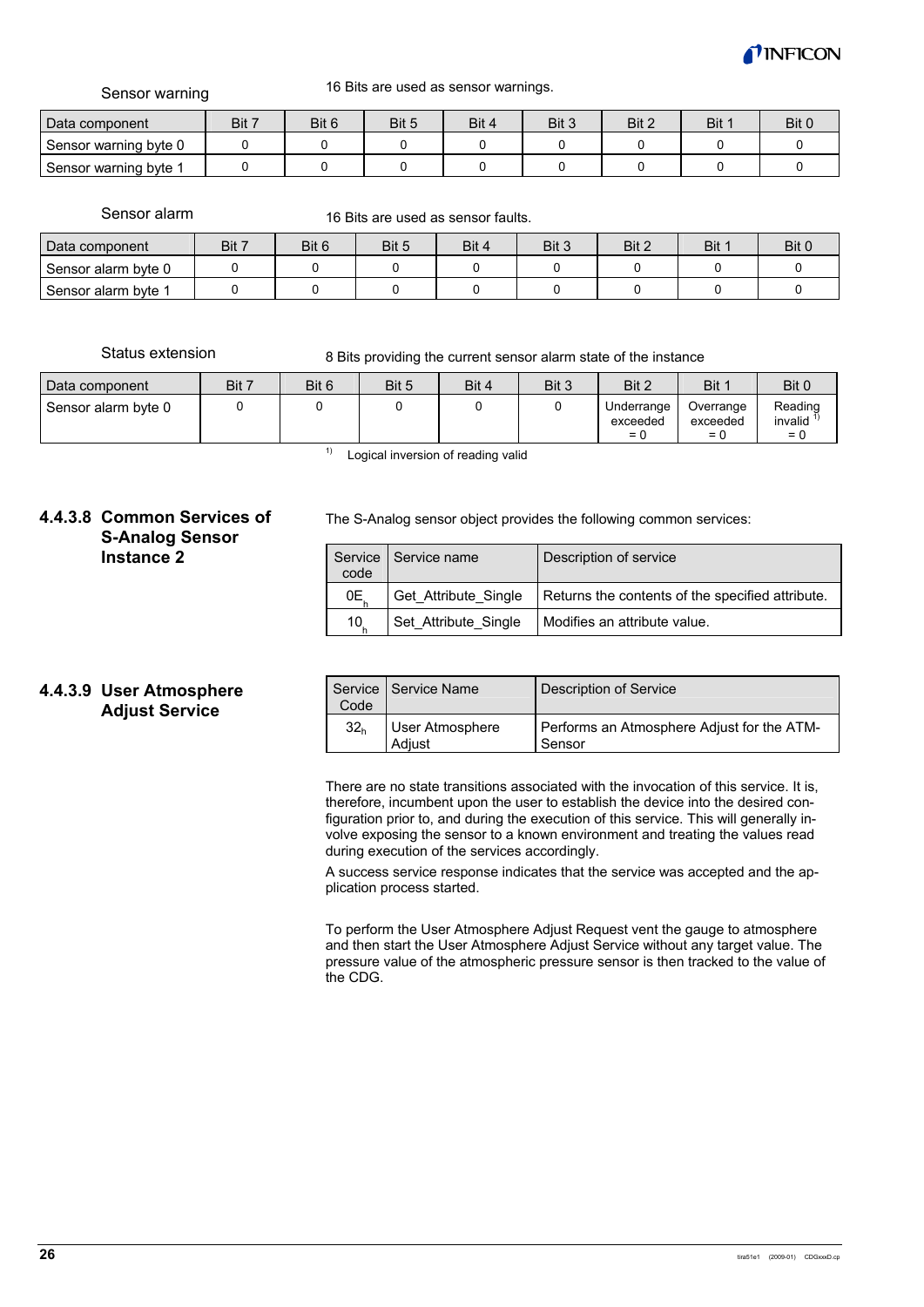

## **4.5 Trip Point Object**

#### **Class Code 35h = 53d**

The Trip Point Object models the action of trip points (two relays) of the CDG (corresponding to physical outputs) (Discrete Output Object). A trip point value, designated as a high or low trip point, is compared to the specified source value. This trip point is intended to be used as a process control indicator.

#### **4.5.1 Class Attributes**

| Attribute ID | Access<br>rule | Name            | data type   | DeviceNet   Description of attribute                                                                  |
|--------------|----------------|-----------------|-------------|-------------------------------------------------------------------------------------------------------|
|              | Get            | Revision        | <b>UINT</b> | Revision of this object. Note: All class definitions<br>are required to include this class attribute. |
| 2            | Get            | Max<br>instance | UINT        | Maximum instance number of an object currently<br>created in this class level of the device.          |

#### **4.5.2 Instance Attributes of Trip Point Objects Instance 1 & 2**

| Attribute<br>ID | Access rule | NVI<br>V  | Name                 | <b>DeviceNet</b><br>data type          | Description of attribute                                                                          | Semantics of values                                                                                                                                                |
|-----------------|-------------|-----------|----------------------|----------------------------------------|---------------------------------------------------------------------------------------------------|--------------------------------------------------------------------------------------------------------------------------------------------------------------------|
| 5               | Set         | <b>NV</b> | Low trip<br>point    | INT or based<br>data type<br>attribute | Defines the value at or be-<br>low which a trip point con-<br>dition will occur.                  | $\rightarrow$ "Semantics" section below<br>$[default] = 0$                                                                                                         |
| 6               | Get         | <b>NV</b> | Low trip<br>enable   | <b>BOOL</b>                            | Enables the low trip point<br>setting.                                                            | $[default] = 0$                                                                                                                                                    |
| $\overline{7}$  | Get         | $\vee$    | <b>Status</b>        | <b>BOOL</b>                            | State of this object<br>instance.                                                                 | $0 =$ trip point condition does not exist<br>(unasserted)<br>$1 =$ trip point condition exists<br>(asserted)                                                       |
| 10              | Set         | <b>NV</b> | Hysteresis           | Same as<br>high/low point<br>data type | Determines the amount by<br>which the input must re-<br>cover to clear a trip point<br>condition. | $\rightarrow$ "Semantics" section<br>$[default] = 0$                                                                                                               |
| 12              | Get         | <b>NV</b> | Destination          | Packed<br><b>EPATH</b>                 | Specifies the path of the<br>destination attribute whose<br>value will be set by output.          | Path to attribute 3 of Instance 1 or 2<br>of DOP Object.                                                                                                           |
| 13              | Get         | $\vee$    | Output               | <b>BOOL</b>                            | Output of the object the<br>value of which is sent to<br>destination.                             | = Status of the relay                                                                                                                                              |
| 14              | Get         | <b>NV</b> | Source               | Packed<br><b>EPATH</b>                 | Specifies the path of the<br>source attribute whose<br>value is retrieved for Input.              | Path to attribute 6 of instance 1 of S-<br>analog sensor object                                                                                                    |
| 15              | Get         | $\vee$    | Input                | INT or speci-<br>fied by data<br>type  | Input to the object whose<br>value is retrieved from<br>source.                                   | Value of attribute 6 of instance 1 of S-<br>analog sensor object                                                                                                   |
| 16              | Get         | <b>NV</b> | Data units           | <b>ENGUNITS</b>                        | Units of input, trip point.                                                                       |                                                                                                                                                                    |
| 17              | Get         | <b>NV</b> | Data type            | <b>USINT</b>                           | Data type of input.                                                                               | [default] = INT                                                                                                                                                    |
| 101             | Set         | <b>NV</b> | Percentage<br>of ATM | <b>REAL</b>                            | Multiplier for ATM control.                                                                       | If high trip point enabled, this value<br>will be multiplied with pressure value<br>from S-Analog sensor instance 2<br>(ATM sensor) copied into trip point<br>high |
| 102             | Get         | V         | High trip<br>point   | INT or based<br>data type<br>attribute | Defines the value at or<br>above which a trip point<br>condition will occur.                      | $[default] = 0$                                                                                                                                                    |
| 103             | Get         | <b>NV</b> | High trip<br>enable  | <b>BOOL</b>                            | Enables the high trip point<br>setting.                                                           | [default] = enabled                                                                                                                                                |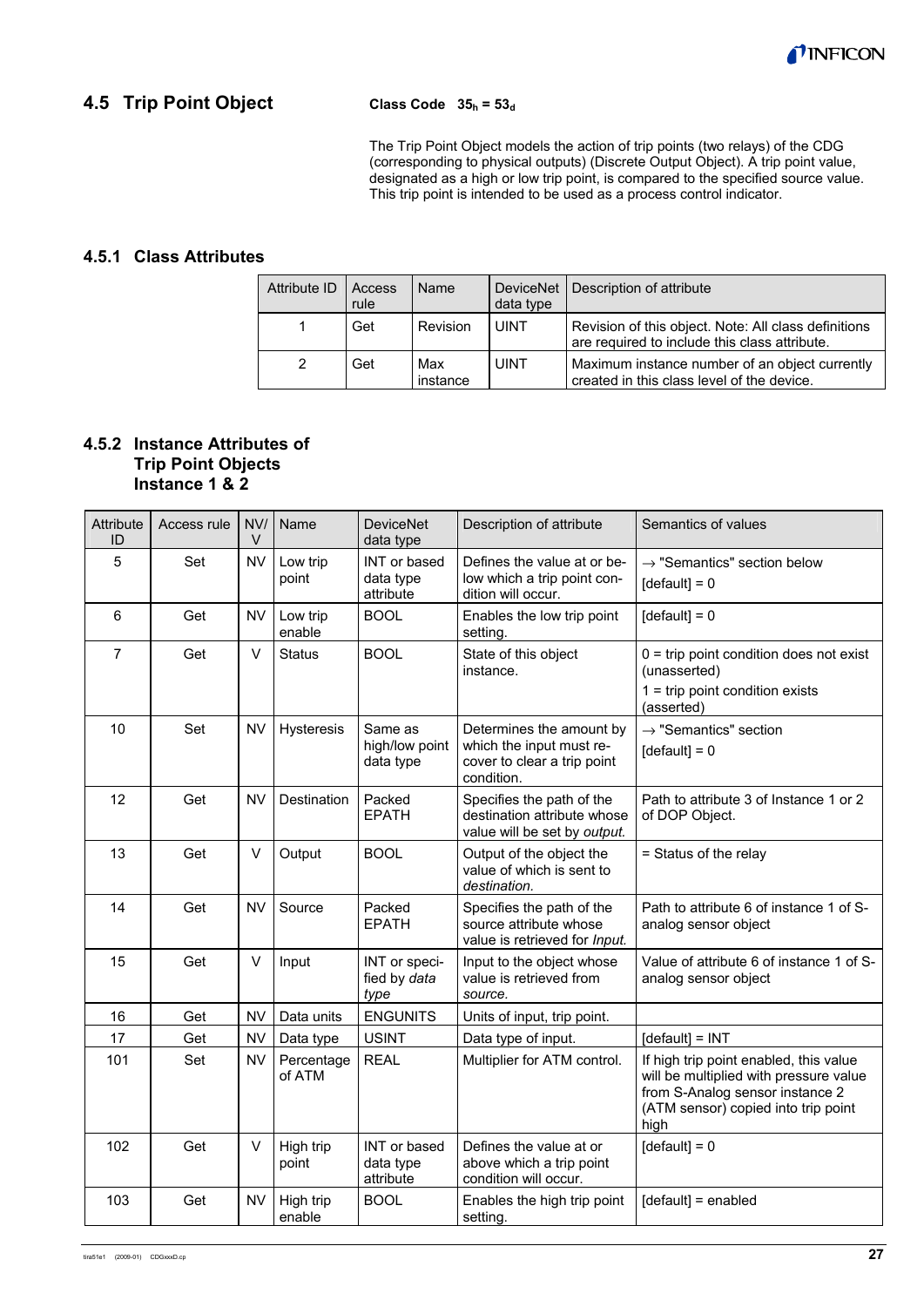

## **4.5.3 Semantics**

| Setpoint function | If "Low Trip Enable" is set, the setpoint function is used (automatically attr. 101 is<br>set to zero and the functionality ATM detection is disabled).<br>Low trip point is compared to the input value to generate a trip point condition.<br>Status will be set if the input value is at or below the low trip point.<br>If the pressure increases above the low trip point and hysteresis, the <i>status</i> will be<br>reset. |                                                                                             |  |  |  |  |
|-------------------|------------------------------------------------------------------------------------------------------------------------------------------------------------------------------------------------------------------------------------------------------------------------------------------------------------------------------------------------------------------------------------------------------------------------------------|---------------------------------------------------------------------------------------------|--|--|--|--|
| ATM detection     | This functionality is used to compare the pressure measured by the CDG with the<br>atmospheric pressure.                                                                                                                                                                                                                                                                                                                           |                                                                                             |  |  |  |  |
|                   | Attribute 101 is used to define a value "Percentage of Atmosphere". This value will<br>be multiplied with the pressure from the S-Analog sensor instance 2 (ATM sensor).<br>Then the result will be copied into attr. $102 = ATM$ high trip point. If a value is<br>written to percentage of atmosphere, the low trip enable is set to zero.                                                                                       |                                                                                             |  |  |  |  |
|                   | Status will be set if the input value is at or above the high trip point.                                                                                                                                                                                                                                                                                                                                                          |                                                                                             |  |  |  |  |
|                   | reset.                                                                                                                                                                                                                                                                                                                                                                                                                             | If the pressure decreases below the high trip point - hysteresis, the <i>status</i> will be |  |  |  |  |
| <b>Hysteresis</b> | The Hysteresis value specifies the amount by which the Input value must transition<br>in order to clear a trip point condition.                                                                                                                                                                                                                                                                                                    |                                                                                             |  |  |  |  |
|                   |                                                                                                                                                                                                                                                                                                                                                                                                                                    | The following relationship demonstrates the logic for a Low Trip Point:                     |  |  |  |  |
|                   | For Status not set:                                                                                                                                                                                                                                                                                                                                                                                                                | If (Input $\leq$ Trip Point Low)<br>Then set Status                                         |  |  |  |  |
|                   | For Status set:                                                                                                                                                                                                                                                                                                                                                                                                                    | If (Input > Trip Point Low + Hysteresis)<br>Then clear Status                               |  |  |  |  |

#### **4.5.4 Common Services**

The trip point object provides the following common services:

| code            | Service   Service name | Description of service                           |
|-----------------|------------------------|--------------------------------------------------|
| 0E.             | Get Attribute Single   | Returns the contents of the specified attribute. |
| 10 <sub>1</sub> | Set Attribute Single   | Modifies an attribute value.                     |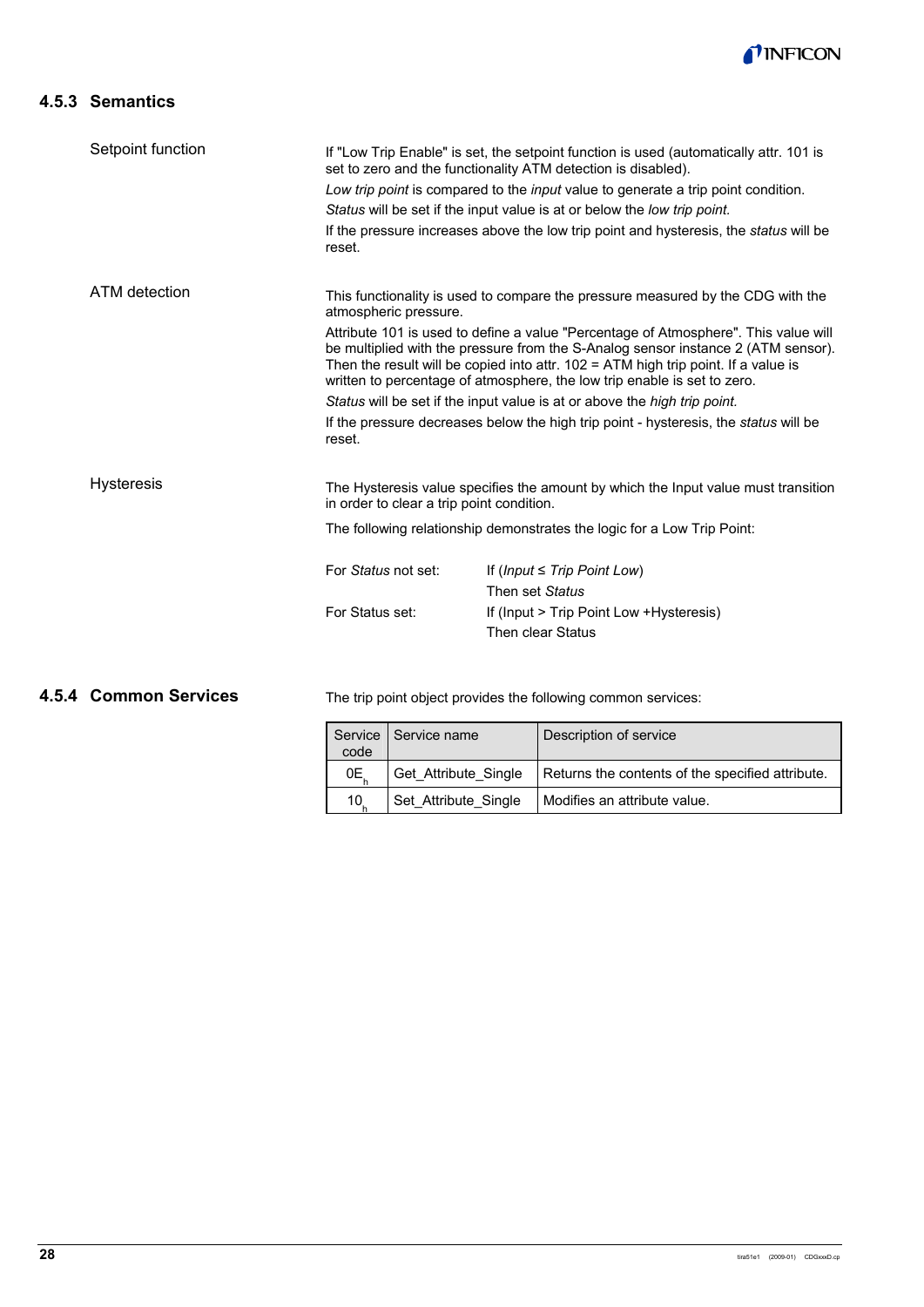

#### **Class Code**  $09_h = 09_d$ **4.6 Discrete Output Point Object**

## **4.6.1 Class Attributes**

| Attribute ID  | Access<br>rule | Name            | data type   | DeviceNet   Description of attribute                                                                  |
|---------------|----------------|-----------------|-------------|-------------------------------------------------------------------------------------------------------|
|               | Get            | Revision        | <b>UINT</b> | Revision of this object. Note: All class definitions<br>are required to include this class attribute. |
| $\mathcal{P}$ | Get            | Max<br>instance | <b>UINT</b> | Maximum instance number of an object currently<br>created in this class level of the device.          |

#### **4.6.2 Instance Attributes of Instance 1 & 2**

| Attribute<br>ID | Access<br>rule | Name  | <b>DeviceNet</b><br>data type | Description of attribute | Semantics of values  |
|-----------------|----------------|-------|-------------------------------|--------------------------|----------------------|
| 3               | Get            | Value | <b>BOOL</b>                   | Output point value.      | $\cap$ = Off         |
|                 |                |       |                               |                          | $1 = On$ (activated) |

## **4.6.3 Common Services**

The discrete output point object provides the following common services:

| code | Service   Service name | Description of service                           |
|------|------------------------|--------------------------------------------------|
| 0Е   | Get_Attribute_Single   | Returns the contents of the specified attribute. |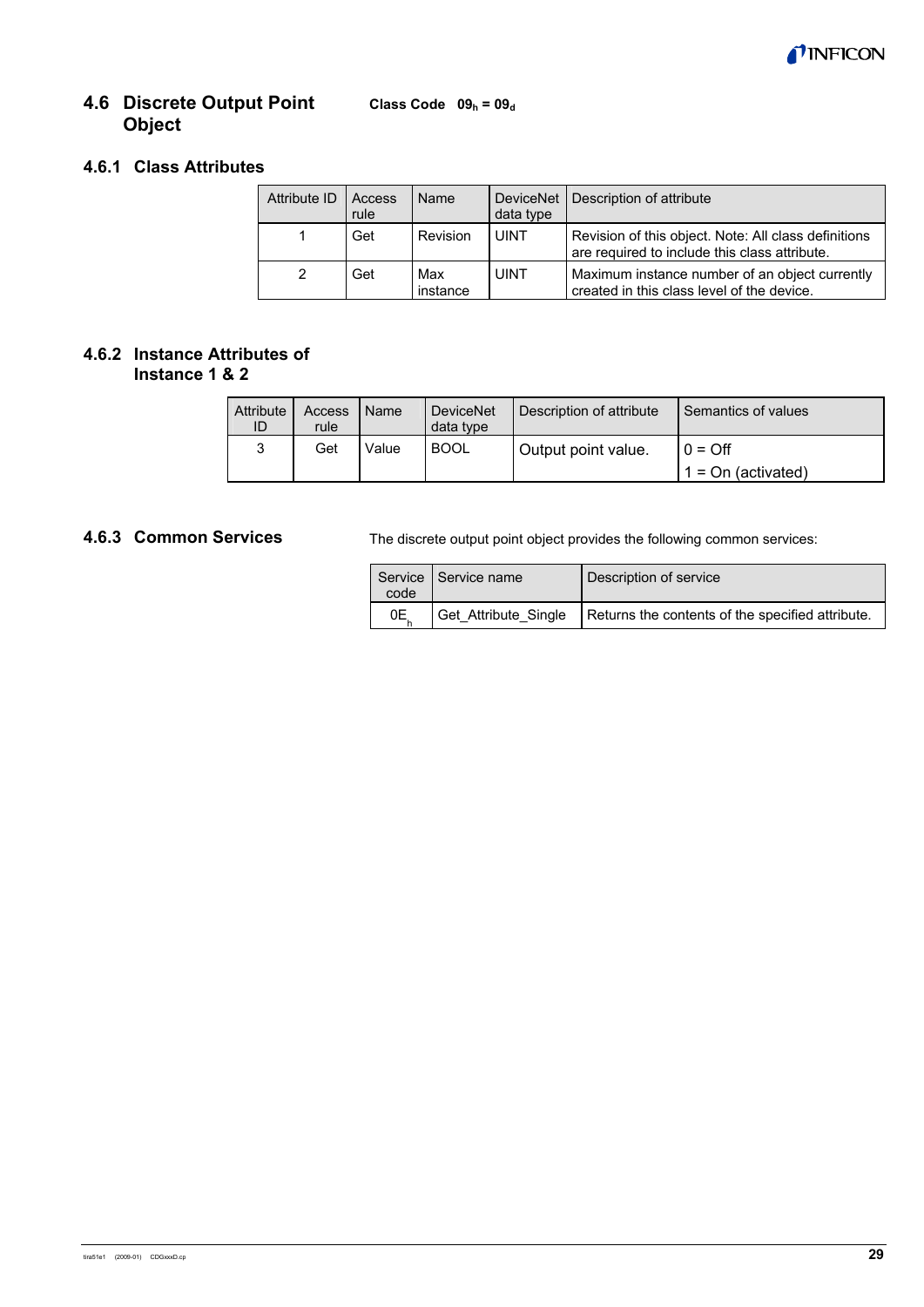

## **5 I/O Assembly Object**

## Class Code 04<sub>h</sub> = 04<sub>d</sub>

A collection of assembly objects allows the sending of attributes from different application objects in one message (i.e. Polling I/O).

## **5.1 I/O Assembly Object Instance Data Attribute Format**

The *S-Analog Sensor* object definition specifies a behavior that modifies the *Data Type* of certain attributes based upon the first valid I/O connection established to an Assembly Object instance. In order to maintain consistency, this device type will only allow connections to either INT or REAL based Assembly instances. Once a valid connection is established, attempts to configure connections, or otherwise access data, to a different type of Assembly instance will return a RESOURCE UNAVAILABLE error.

| Instance       | <b>Type</b> | <b>Byte</b> | Bit 7       | Bit 6                      | Bit 5 | Bit 4     | Bit 3     | Bit 2 |                                  | Bit 1     | Bit 0                    |                          |
|----------------|-------------|-------------|-------------|----------------------------|-------|-----------|-----------|-------|----------------------------------|-----------|--------------------------|--------------------------|
| 1              | Input       | $0 - 1$     |             |                            |       |           |           |       | <b>INT Pressure Value</b>        |           |                          |                          |
| $\overline{2}$ | Input       | 0           |             | <b>Exception Status</b>    |       |           |           |       |                                  |           |                          |                          |
| (default)      |             | $1 - 2$     |             | <b>INT Pressure Value</b>  |       |           |           |       |                                  |           |                          |                          |
| 3              | Input       | $\pmb{0}$   |             |                            |       |           |           |       | <b>Exception Status</b>          |           |                          |                          |
|                |             | 1           |             |                            |       |           |           |       |                                  |           | Trip                     | Trip                     |
|                |             |             | $\mathbf 0$ |                            | 0     | 0         | $\pmb{0}$ |       | 0                                | 0         | <b>Status</b>            | <b>Status</b>            |
|                |             |             |             |                            |       |           |           |       |                                  |           | Inst. 2                  | Inst. 1                  |
|                |             | $2 - 3$     |             |                            |       |           |           |       | <b>INT Pressure Value</b>        |           |                          |                          |
| 4              | Input       | $0 - 3$     |             |                            |       |           |           |       | <b>REAL Pressure Value</b>       |           |                          |                          |
| 5              | Input       | $\pmb{0}$   |             |                            |       |           |           |       | <b>Exception Status</b>          |           |                          |                          |
|                |             | $1 - 4$     |             |                            |       |           |           |       | <b>REAL Pressure Value</b>       |           |                          |                          |
| 6              | Input       | $\pmb{0}$   |             |                            |       |           |           |       | <b>Exception Status</b>          |           |                          |                          |
|                |             | 1           | $\mathbf 0$ |                            | 0     | 0         | $\pmb{0}$ |       | 0                                | 0         | Trip<br><b>Status</b>    | Trip<br><b>Status</b>    |
|                |             |             |             |                            |       |           |           |       |                                  |           | Inst. 2                  | Inst. 1                  |
|                |             | $2 - 5$     |             | <b>REAL Pressure Value</b> |       |           |           |       |                                  |           |                          |                          |
| 8              | Input       | $\pmb{0}$   |             | <b>Exception Status</b>    |       |           |           |       |                                  |           |                          |                          |
| 9              | Input       | $0 - 1$     |             |                            |       |           |           |       | Active Instance                  |           |                          |                          |
|                |             | $2 - 3$     |             |                            |       |           |           |       | <b>INT Active Pressure Value</b> |           |                          |                          |
| 10             | Input       | $\pmb{0}$   |             |                            |       |           |           |       | <b>Exception Status</b>          |           |                          |                          |
|                |             | $1 - 2$     |             |                            |       |           |           |       | Active Instance                  |           |                          |                          |
|                |             | $3 - 4$     |             |                            |       |           |           |       | <b>INT Active Pressure Value</b> |           |                          |                          |
| 11             | Input       | $\pmb{0}$   |             |                            |       |           |           |       | <b>Exception Status</b>          |           |                          |                          |
|                |             |             |             |                            |       |           |           |       |                                  |           | Trip                     | Trip                     |
|                |             | 1           | 0           |                            | 0     | $\pmb{0}$ | $\pmb{0}$ |       | 0                                | $\pmb{0}$ | <b>Status</b><br>Inst. 2 | <b>Status</b><br>Inst. 1 |
|                |             | $2 - 3$     |             |                            |       |           |           |       | Active Instance                  |           |                          |                          |
|                |             | $4 - 5$     |             |                            |       |           |           |       | <b>INT Active Pressure Value</b> |           |                          |                          |
| 12             | Input       | $0 - 1$     |             |                            |       |           |           |       | Active Instance                  |           |                          |                          |
|                |             | $2 - 5$     |             |                            |       |           |           |       | REAL Active Pressure Value       |           |                          |                          |
| 13             | Input       | $\pmb{0}$   |             |                            |       |           |           |       | <b>Exception Status</b>          |           |                          |                          |
|                |             | $1 - 2$     |             |                            |       |           |           |       | Active Instance                  |           |                          |                          |
|                |             | $3 - 6$     |             |                            |       |           |           |       | REAL Active Pressure Value       |           |                          |                          |
| 14             | Input       | $\pmb{0}$   |             |                            |       |           |           |       | <b>Exception Status</b>          |           |                          |                          |
|                |             |             |             |                            |       |           |           |       |                                  |           | Trip                     | Trip                     |
|                |             | $\mathbf 1$ | $\pmb{0}$   |                            | 0     | $\pmb{0}$ | $\pmb{0}$ |       | $\pmb{0}$                        | $\pmb{0}$ | <b>Status</b>            | <b>Status</b>            |
|                |             |             |             |                            |       |           |           |       |                                  |           | Inst. 2                  | Inst. 1                  |
|                |             | $2 - 3$     |             |                            |       |           |           |       | Active Instance                  |           |                          |                          |
|                |             | $4 - 7$     |             |                            |       |           |           |       | REAL Active Pressure Value       |           |                          |                          |

The I/O Assembly DATA attribute has the format shown below:

 $\overline{\phantom{a}}$ 

 $\blacksquare$ 

 $\overline{\phantom{a}}$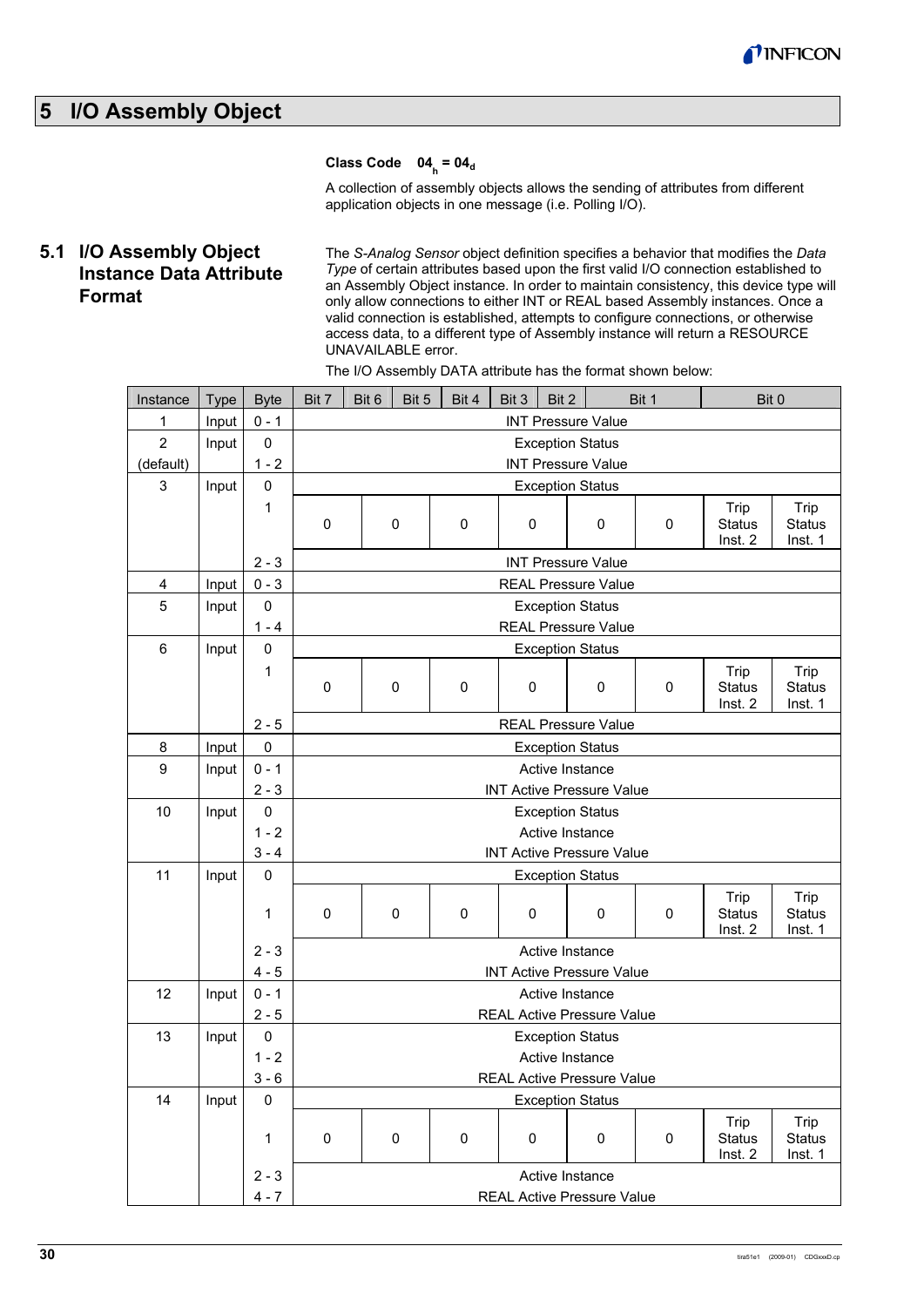

**Appendix** 

## **A: Conversion of a Floating Number According to IEEE 754**

#### **Gen**

| eneral                                      |                          |                           |      |                |                                                      |                                                                                                                                                                                                            |
|---------------------------------------------|--------------------------|---------------------------|------|----------------|------------------------------------------------------|------------------------------------------------------------------------------------------------------------------------------------------------------------------------------------------------------------|
| Number received                             | AA BB CC DD <sub>h</sub> | (4-Byte, floating format) |      | Legend: $XX_h$ | $(Radix = 16)$<br>$XX_{d}$<br>XX <sub>b</sub>        | Hexadecimal number<br>Decimal number (Radix = 10)<br>Binary number (Radix = 2)                                                                                                                             |
| 1. Reverse the sequence of<br>the HEX words | DD <sub>h</sub>          | CC <sub>h</sub>           |      |                | BB <sub>h</sub>                                      | AA <sub>h</sub>                                                                                                                                                                                            |
| 2. Separate into bytes                      | SEEE EEEEb               | EMMM MMMM <sub>b</sub>    |      |                | MMMM MMMM <sub>b</sub>                               | MMMM MMMM <sub>b</sub>                                                                                                                                                                                     |
|                                             | Sign                     | 8-Bit exponent            |      |                | 23-Bit mantissa                                      |                                                                                                                                                                                                            |
|                                             | S                        | EEEE EEEEb                |      |                |                                                      | MMM MMMM MMMM MMMM MMMMM MMMM <sub>b</sub>                                                                                                                                                                 |
| 3. Calculate                                | ⇩                        |                           |      |                |                                                      |                                                                                                                                                                                                            |
|                                             |                          |                           | $1+$ |                | $2^{23}$                                             | $\mathop{\rm MMM}\nolimits\mathop{\rm MMM}\nolimits\mathop{\rm MMM}\nolimits\mathop{\rm MMM}\nolimits\mathop{\rm MMM}\nolimits\mathop{\rm MMM}\nolimits\mathop{\rm MMM}\nolimits\mathop{\rm MMM}\nolimits$ |
|                                             |                          |                           |      |                | = 1+ $\left(\frac{\text{NNNNN}_d}{8388608_d}\right)$ |                                                                                                                                                                                                            |
|                                             |                          |                           |      |                | IJ                                                   |                                                                                                                                                                                                            |
|                                             | $Sign =$                 | Exponent =                |      |                | Mantissa =                                           |                                                                                                                                                                                                            |
|                                             | $-1^\text{s}$            | $XYZ_d$                   |      |                | <b>RSTUV<sub>d</sub></b>                             |                                                                                                                                                                                                            |
|                                             |                          |                           |      |                |                                                      |                                                                                                                                                                                                            |

#### Converted number

Sign × 2(Exponent-127) × Mantissa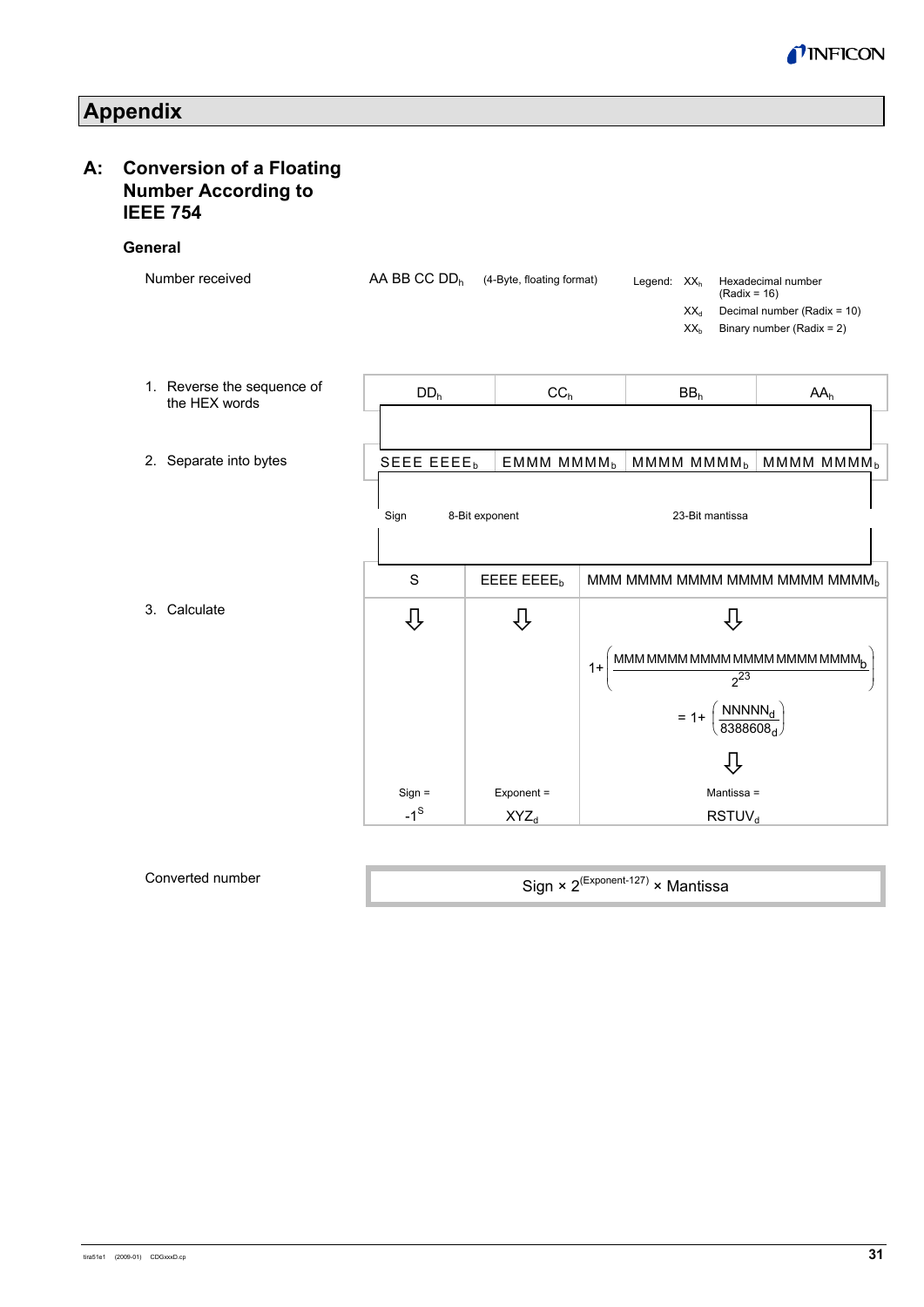

#### **Example**

Number received

00 00 CA  $42<sub>h</sub>$  (4-Byte, floating format)



## Converted number

1 × 2<sup>(133-127)</sup> × 1.578125 = 101

## **B: Typical Start-Up Procedure**

• Allocation process

- Setting of the EPR attribute
- Choice of the input and output assemblies

The start up of a device is divided into the steps:

Allocation process

Send an allocation string as defined in the DeviceNet specification to the device you want to allocate.

Set the bits in the allocation choice byte to 1 for these connections you want to use.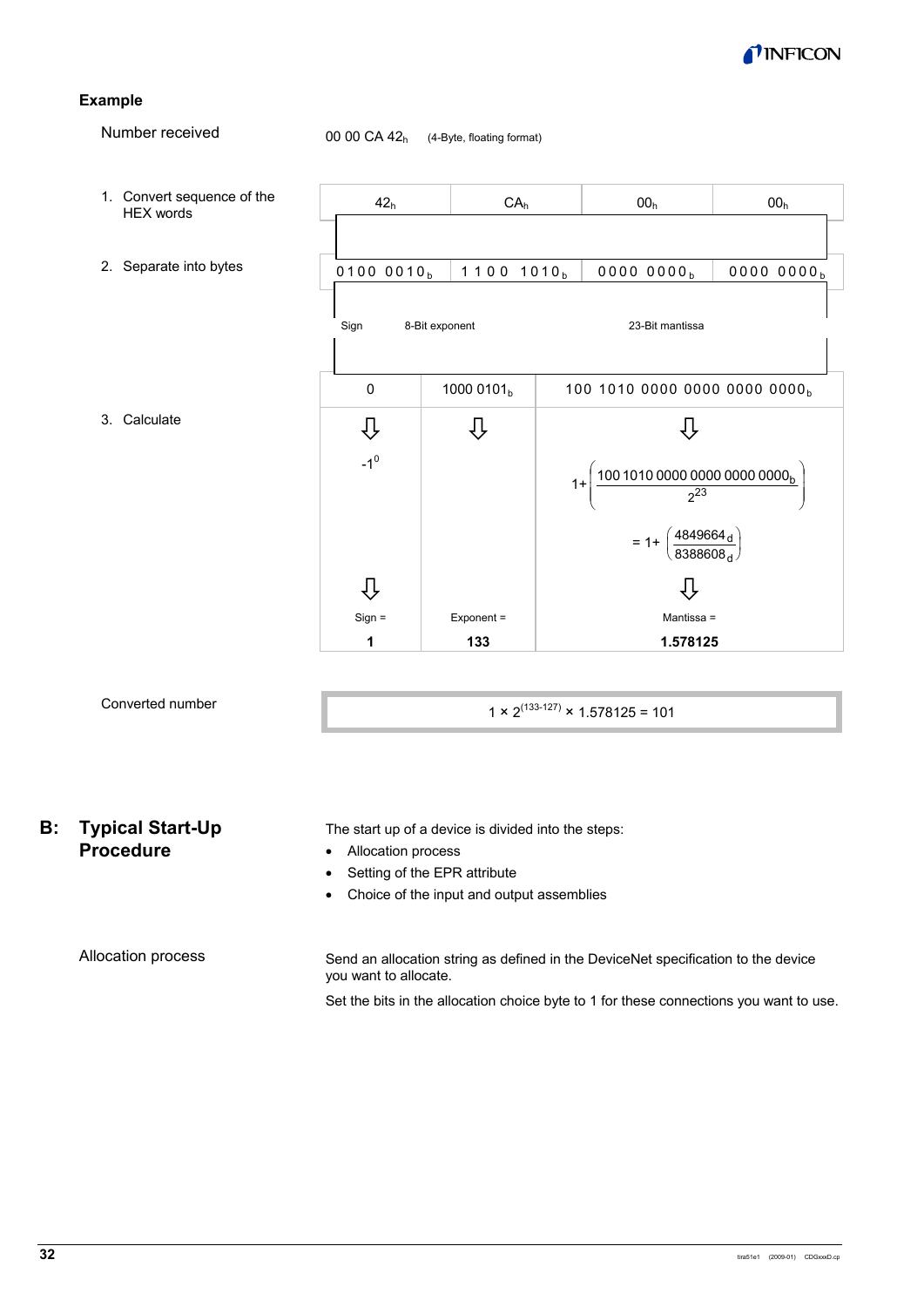

| Example | Master MAC ID:<br>0                                                                   |     |                   |
|---------|---------------------------------------------------------------------------------------|-----|-------------------|
|         | Allocation choice:<br>Explicit, poll, bit strobe, COS                                 |     |                   |
|         | Slave address:<br>2                                                                   |     |                   |
|         | $\Rightarrow$ Allocation string:                                                      | 416 | 00 4B 03 01 57 00 |
|         | Slave's explicit/unconnected response message:                                        | 413 | 00 CB 00          |
|         | Within the first allocation message the explicit connection has to be<br>established. |     |                   |

Setting of the EPR attribute (expected packet rate)

After the allocation, the device activates an INACTIVITY WATCHDOG TIMER. This timer has to be set for every single connection (connection object, attribute 9) which is allocated in the allocation choice byte. This attribute defaults to 2500 (2500 milliseconds) within explicit messaging connections, and to zero within an I/O connection. If the INACTIVITY WATCHDOG TIMER expires, the established connection will be released. With every message the device receives, this timer is reloaded with the value specified in the according connection object and so it doesn't expire. The value zero deactivates the INACTIVITY WATCHDOG TIMER.

So in this step the inactivity watchdog timer has to be set. In testing mode you could use the value 0 to deactivate the inactivity watchdog timer.

In the following you see the strings for setting the EPR attribute (addresses as specified above):

| ID  | Message body         |                                              |
|-----|----------------------|----------------------------------------------|
| 414 | 00 10 05 01 09 00 00 | set EPR of the explicit connection to zero   |
| 414 | 00 10 05 02 09 00 00 | set EPR of the poll connection to zero       |
| 414 | 00 10 05 03 09 00 00 | set EPR of the bit strobe connection to zero |
| 414 | 00 10 05 04 09 00 00 | set EPR of the COS/cyclic connection to zero |

The responses of the slave are:

| ID | Message body |                                              |
|----|--------------|----------------------------------------------|
|    | 00 90 00 00  | I set EPR of the explicit connection to zero |

Choice of the input and output assemblies

You can specify which of the several in a device predefined input/output assemblies should be used for **every single** connection.



Reading or setting of the input/output assemblies is possible only if the corresponding connection (polling, change of state, bit strobe) has been allocated in the allocation message.

Reading the configured assemblies

If you want to read the number of the chosen assembly, you must read the attributes 14 and 16 in the corresponding Instance of the connection object (object ID 5).

For reading this value, the connection has to be established. The EPR attribute may be set.

Instance 2: Polling

Instance 3: Bit strobe

Instance 4: Change of state/cyclic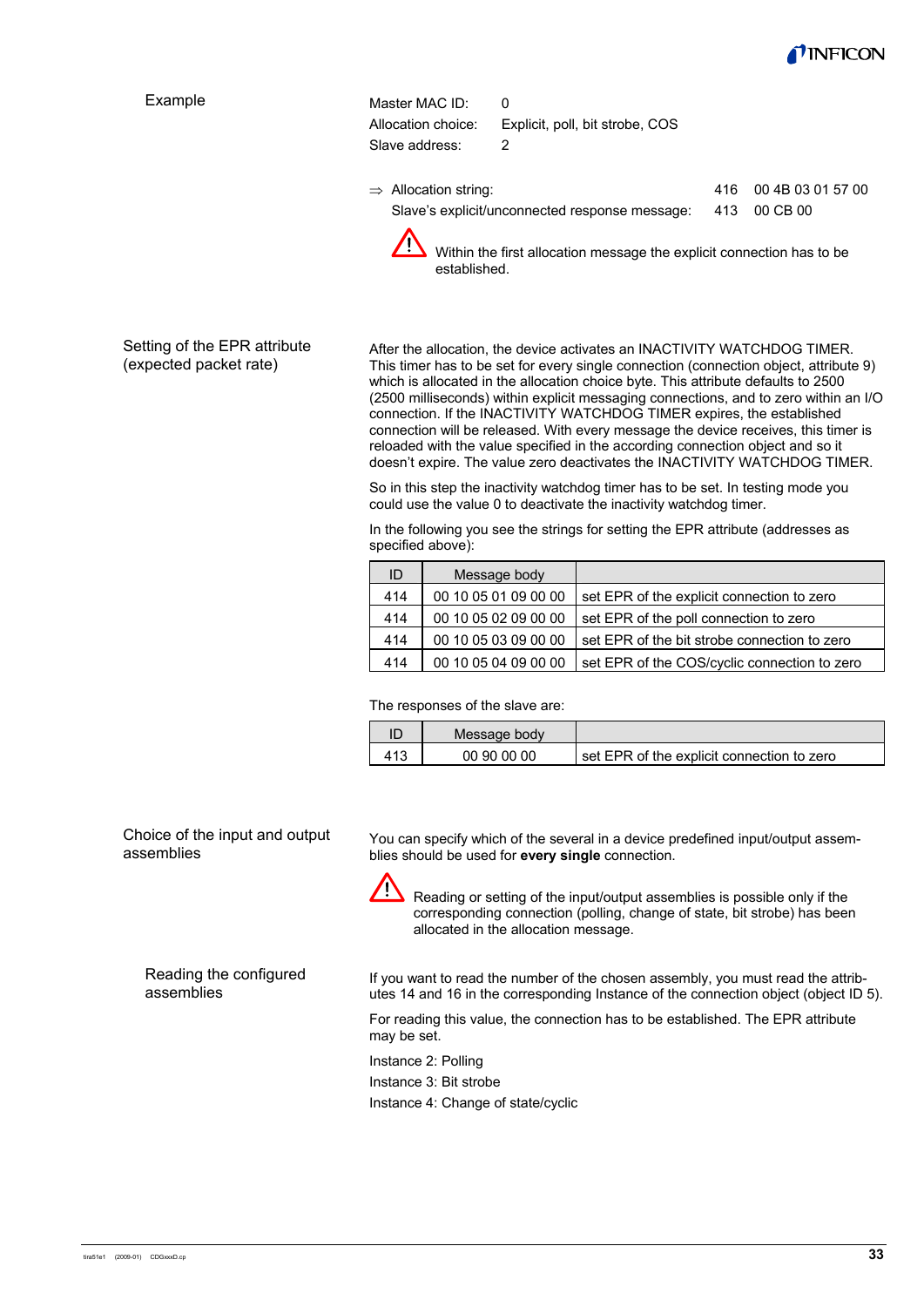

#### Setting of assemblies

If you want to set the number of the chosen assembly, you must set the attributes 14 and 16 in the corresponding instance of the connection object.



 $\sum$  For setting this value, the connection has to be allocated, but the EPR attribute has not to be set to any value.

Examples

#### **Read a configured assembly (addresses as specified above)**

Get single request:

|     | Message body   |                                                                           |
|-----|----------------|---------------------------------------------------------------------------|
| 414 | 00 0E 05 02 0E | Get produced connection path (request for<br>I input assembly by master). |

#### Get single response:

| Message body                                  |  |
|-----------------------------------------------|--|
| 00 8E 20 04 24 05 30 03   Response from slave |  |

The addressing format of the attribute values differ from the normal mode. A connection path attribute that specifies class 4, instance 5, and attribute ID 3 is illustrated below:

|    | Class #4 |   | Instance #5 |           | Attribute #3 |
|----|----------|---|-------------|-----------|--------------|
| חה |          | ົ |             | or.<br>JΟ |              |

The instance defines the assembly you want to use. This format has to be used by the master in the request and is used by the slave in the response.

#### **Set the input assembly 04 for a poll connection (addresses as specified above)**

Set single request:

|     | Message body                             |                 |
|-----|------------------------------------------|-----------------|
| 414 | 80 00 10 05 02 10 20 04   First fragment |                 |
| 414 | 80 81 24 04 30 03                        | Second fragment |

Because the message body is greater than 8 bytes, the fragmented protocol has to be used.

Set single response:

|     | Message body         |                             |
|-----|----------------------|-----------------------------|
| 413 | 80 C <sub>0</sub> 00 | Response on first fragment  |
| 413 | 80 C <sub>1</sub> 00 | Response on second fragment |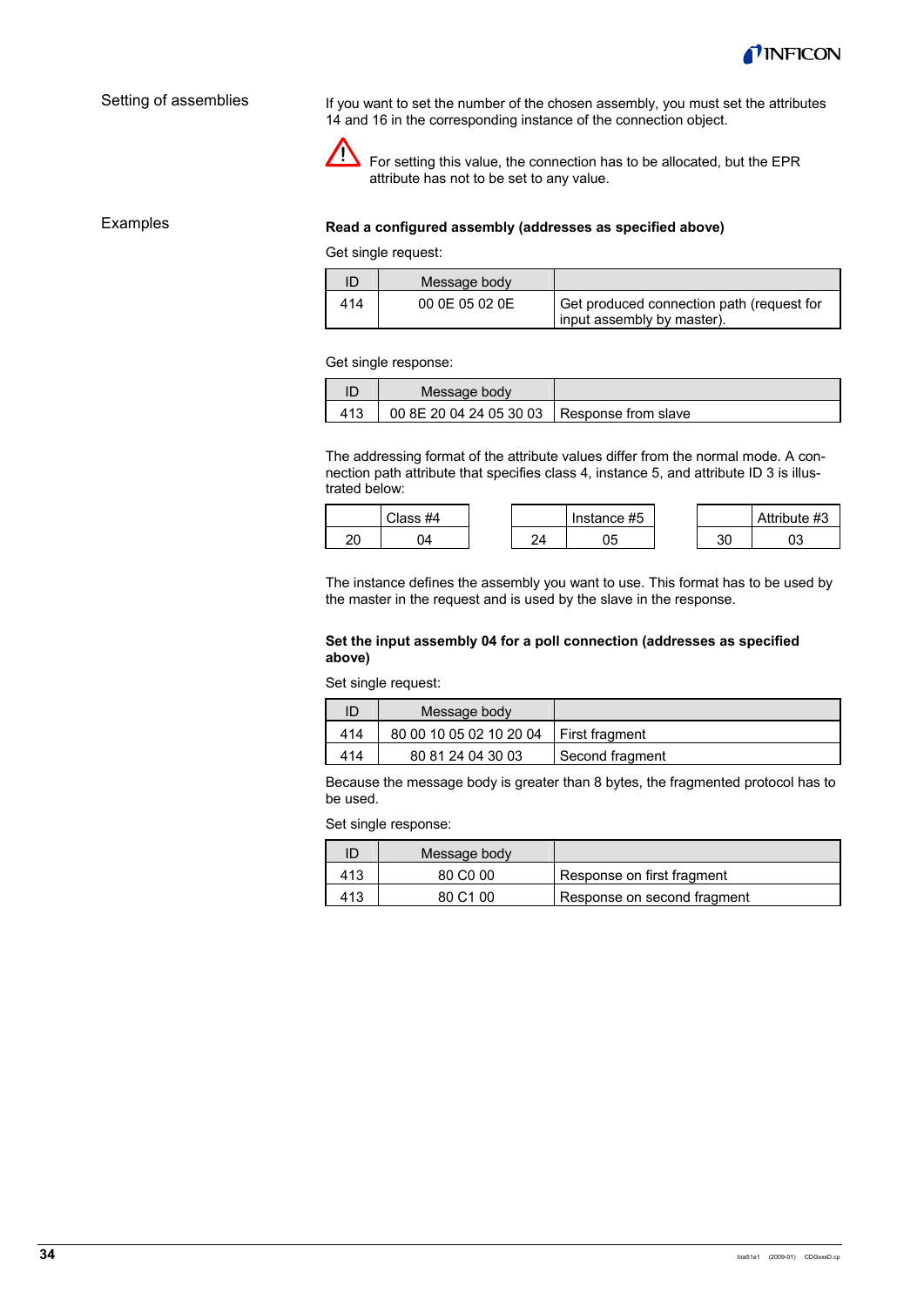

**C: Literature** 

- [1] www.inficon.com Operating Manual CDG045D tina51e1 INFICON AG, LI–9496 Balzers, Liechtenstein
- [2] www.inficon.com Operating Manual CDG100D tina52e1 INFICON AG, LI–9496 Balzers, Liechtenstein
- [3] www.inficon.com Operating Manual CDG160D, CDG200D tina53e1 INFICON AG, LI–9496 Balzers, Liechtenstein
- [4] www.odva.org Open DeviceNet Vendor Association, Inc. DeviceNet™ Specifications
- [5] Common Industrial Protocol (CIP™) Ed. 3.5 and DeviceNet™ Adaption of CIP Ed. 1.6 (Open DeviceNet Vendor Association)
- [6] www.inficon.com Product descriptions and downloads INFICON AG, LI–9496 Balzers, Liechtenstein